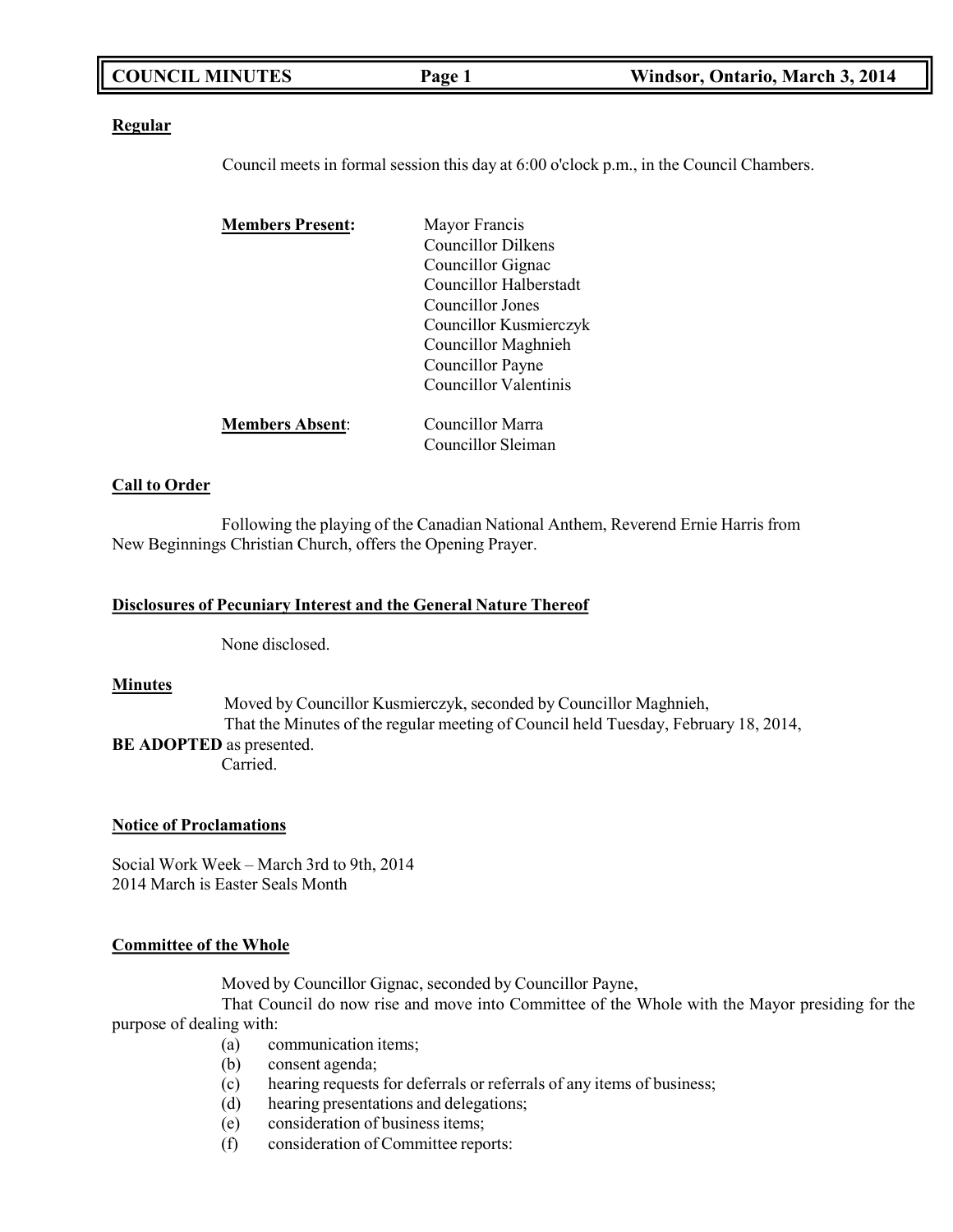|  | <b>COUNCIL MINUTES</b> |
|--|------------------------|
|--|------------------------|

- (i) **Report of Special In-Camera Meeting or other Committee as may be held prior to Council** (if scheduled); and
- (ii) **Report No. 341 from the Windsor Heritage Committee** (Request from Windsor Heritage Committee to be included in consultative process regarding the demolition of Windsor City Hall)

(g) consideration of by-laws 27-2014 through 31-2014 (inclusive). Carried.

### **Communications**

Moved by Councillor Halberstadt, seconded by Councillor Valentinis,

**M113–2014** That the following Communication Items 1, 2, 3, 5 to 16 and 18 and 19 inclusive, as set forth in the Council Agenda **BE REFERRED** as noted except Communication No. 4 which is dealt with as follows and Communication No. 17 which is dealt with at the request for Deferrals stage of the meeting.

## **Communication No. 4:**

Moved by Councillor Gignac, seconded by Councillor Jones,

**M114-2014** That the communication from the Association of Municipalities of Ontario dated February 24, 2014 regarding "*Prompt Payment Act, 2013* – Immediate Municipal Action Required" **BE RECEIVED**, and further, that the City Clerk **BE DIRECTED** to issue letters indicating Council's concerns as outlined in the communication.

Carried.

| <b>Item</b>      | <b>From</b>                                                                                                                | <b>Description</b>                                                                                                                                                                                                                                                                                                                                                                                                                                                                                                                                                                                         |
|------------------|----------------------------------------------------------------------------------------------------------------------------|------------------------------------------------------------------------------------------------------------------------------------------------------------------------------------------------------------------------------------------------------------------------------------------------------------------------------------------------------------------------------------------------------------------------------------------------------------------------------------------------------------------------------------------------------------------------------------------------------------|
| 1.               | <b>Alzheimer Society</b><br>Sudbury-Manitoulin                                                                             | On behalf of all the executive directors of the Alzheimer Societies of<br>Ontario a thank you for those municipal councils that have passed a<br>resolution in support of National Dementia Strategy<br>Note & File                                                                                                                                                                                                                                                                                                                                                                                        |
|                  |                                                                                                                            | <b>GM2014</b>                                                                                                                                                                                                                                                                                                                                                                                                                                                                                                                                                                                              |
| 2.               | Canadian Union of Postal<br>Workers (CUPW)                                                                                 | Thank you for passing resolutions on improving the Canadian Postal<br>Service Charter and calling for revenue-generation, not cuts at Canada<br>Post<br>Note & File<br>GF2014                                                                                                                                                                                                                                                                                                                                                                                                                              |
| 3.               | Ministry of Community<br>Safety and Correctional<br>Services;<br>Office of the Fire Marshal<br>and Emergency<br>Management | Retrofit of automatic sprinklers in all vulnerable occupancies, which<br>include care occupancies (e.g. group homes and supportive housing<br>where residents need care for cognitive or physical disabilities and<br>require assistance to evacuate), care and treatment occupancies (e.g. long-<br>term care homes-formerly known as nursing homes, municipal homes for<br>the aged and charitable homes) and licensed retirement homes (i.e. homes<br>for seniors who may require assistance with daily living).<br><b>Fire Chief</b><br><b>Chief Building Official</b><br>Note & File<br><b>GP2014</b> |
| $\overline{4}$ . | Association of<br>Municipalities Ontario<br>(AMO)                                                                          | Prompt Payment Act, 2013 – Immediate Municipal Action Required<br><b>City Solicitor</b><br><b>COUNCIL DIRECTION REQUESTED</b><br><b>MMA2014</b>                                                                                                                                                                                                                                                                                                                                                                                                                                                            |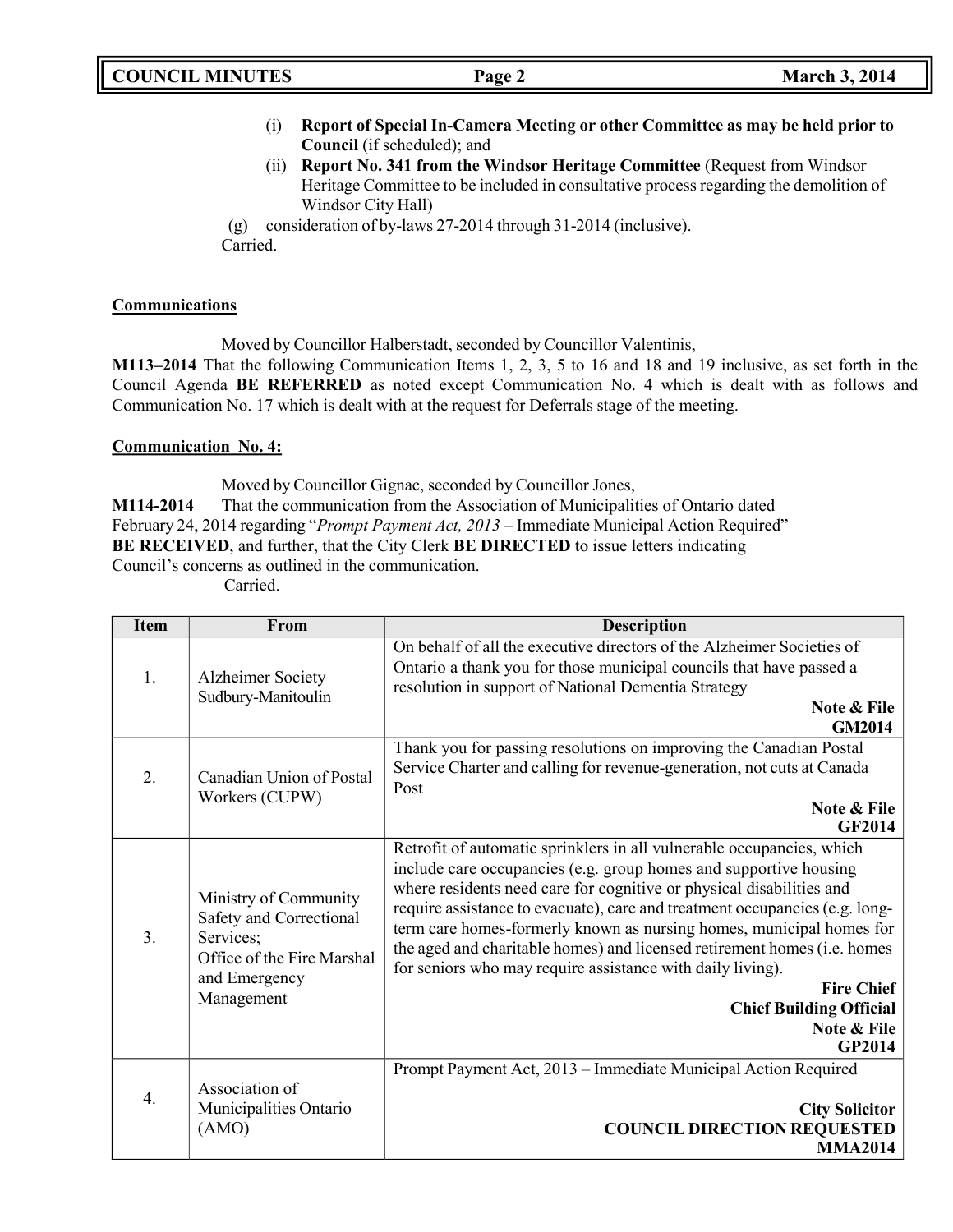# **COUNCIL MINUTES Page 3 March 3, 2014**

|     |                                                                                                    | Zoning Amendment - Applicant Khahra Real Estate Corp./Dougall                                                                           |  |
|-----|----------------------------------------------------------------------------------------------------|-----------------------------------------------------------------------------------------------------------------------------------------|--|
| 5.  | Manager of Development                                                                             | Avenue Veterinary Corp.                                                                                                                 |  |
|     | Applications                                                                                       | Location: 0 & 1797 Huron Church Rd.                                                                                                     |  |
|     |                                                                                                    | Note & File                                                                                                                             |  |
|     |                                                                                                    | ZB/11849<br>Zoning Amendment - Applicant Superior Environmental Services                                                                |  |
| 6.  | Manager of Development                                                                             | Location: 2045 Continental Ave.                                                                                                         |  |
|     | Applications                                                                                       | <b>Note File</b>                                                                                                                        |  |
|     |                                                                                                    | ZB/11851<br>1. Response to Council Question CQ69-2011:                                                                                  |  |
|     |                                                                                                    | Ask EnWin Utilities to explain the rationale of \$43 assessed to customers                                                              |  |
|     |                                                                                                    | upon receiving orange door hangers for late charges and with new hike in                                                                |  |
| 7.  | <b>EnWin Utilities</b>                                                                             | rates how much will be realized by the local supplier?                                                                                  |  |
|     |                                                                                                    | 2. Response to Council Question CQ2-2012<br>Asks that Enwin explain the fee structure and repeated rate increase                        |  |
|     |                                                                                                    | request due to consumer high conservation of electricity                                                                                |  |
|     |                                                                                                    | Note & File                                                                                                                             |  |
|     |                                                                                                    | <b>MU2014</b><br>Engineering Consultants Engaged via Roster – July 1, 2013 to December                                                  |  |
| 8.  |                                                                                                    | 31, 2013                                                                                                                                |  |
|     | City Solicitor                                                                                     | Note & File                                                                                                                             |  |
|     |                                                                                                    | <b>SW2014</b>                                                                                                                           |  |
|     | Update on the first round of funding through the Pilot Project: Arts,<br>Culture and Heritage Fund |                                                                                                                                         |  |
| 9.  | Manager of Cultural<br>Affairs                                                                     | Note & File                                                                                                                             |  |
|     |                                                                                                    | APR/10206                                                                                                                               |  |
|     |                                                                                                    | Application for injunction by Pointe East Windsor Limited affecting the                                                                 |  |
| 10. |                                                                                                    | closure of Twin Oaks Drive and construction of a rail spur line to CS                                                                   |  |
|     | City Solicitor                                                                                     | Wind                                                                                                                                    |  |
|     |                                                                                                    | Note & File<br><b>MTR/11200</b>                                                                                                         |  |
|     |                                                                                                    | City of Windsor at the suit of 1174429 Ontario Inc., operating as the                                                                   |  |
| 11. | City Solicitor                                                                                     | Junction                                                                                                                                |  |
|     |                                                                                                    | Note & File<br>SB/9775                                                                                                                  |  |
|     | 2014 Provincial Policy Statement Released at ROMA/OGRA                                             |                                                                                                                                         |  |
| 12  | Association of                                                                                     | <b>City Planner</b>                                                                                                                     |  |
|     | Municipalities of Ontario<br>(AMO)                                                                 | Note & File<br><b>MMA2014</b>                                                                                                           |  |
|     |                                                                                                    |                                                                                                                                         |  |
|     |                                                                                                    | The Government of Ontario is in the process of setting up the program                                                                   |  |
| 13  | Grape Growers of Ontario                                                                           | for sales of VQA wine through Farmers Markets as part of the renewed<br>Ontario Wine and Grape Strategy announced on December 16, 2013. |  |
|     |                                                                                                    | Note & File                                                                                                                             |  |
|     |                                                                                                    | GP2014                                                                                                                                  |  |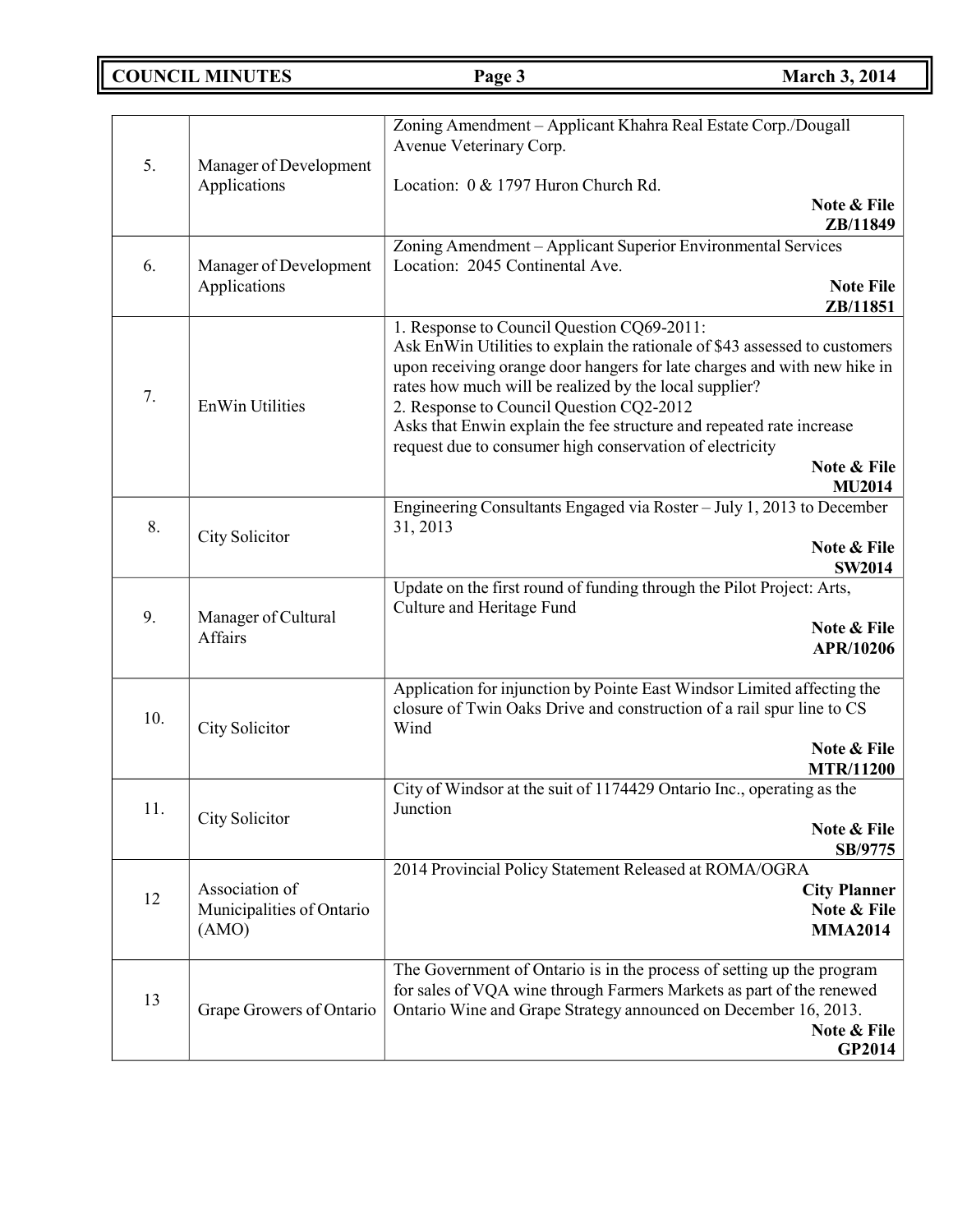**COUNCIL MINUTES Page 4 March 3, 2014**

| 14 | County of Essex                                    | Notice of Adoption of a New Official Plan<br>Pursuant to Section 17(23) of the Planning Act, R.S.O. 1990, as<br>amended, in Respect to a Proposed Update to the County of Essex<br>Official Plan<br><b>City Planner</b><br>Note & File<br>ZO2014 |
|----|----------------------------------------------------|--------------------------------------------------------------------------------------------------------------------------------------------------------------------------------------------------------------------------------------------------|
| 15 | <b>EnWin Utilities</b>                             | Annual Report for Year 2013<br>Drinking-Water Systems Regulation O. Reg. 170/03<br>Note & File<br>EI2014                                                                                                                                         |
| 16 | Hydro One Networks Inc.                            | EB-2013-0421 - Hydro One Networks' Leave to Construct Application -<br>Supply to Essex County Transmission Reinforcement Project - Notice of<br>Application and Hearing<br>Note & File<br><b>MU2014</b>                                          |
| 17 | <b>Executive Director of</b><br>Parks & Facilities | Willistead Park Path Installation<br>Note & File<br><b>MBA/3302</b>                                                                                                                                                                              |
| 18 | <b>Executive Director of</b><br>Operations         | WARD 2 - COLD MILLING & ASPHALT PAVING - TENDER NO.<br>$09-14$<br>Note & File<br>SW/11853                                                                                                                                                        |
| 19 | <b>Executive Director of</b><br>Operations         | $\sqrt{\text{WARD-2}}\sqrt{\text{WARD 5}}\sqrt{-\text{COLD}}$ MILLING & ASPHALT<br>PAVING - TENDER NO. 17-14<br>Note & File<br>SW/11854                                                                                                          |

Carried.

√√*SV*

## **Consent Agenda**

Moved by Councillor Dilkens, seconded by Councillor Gignac,

That the following Consent Agenda and the recommendations contained in the administrative reports **BE APPROVED** as amended:

- Item 1 Sidewalk Cafes and Outdoor Ovens
- Item 2 Coin Operated Viewing Devices in Riverfront Parks
- Item 3 Update Social Housing Authority to enter into a Consortium Agreement Information Technology (IT) Software Development
- Item 4 Corporate Telecommunications replacement/upgrades
- Item 5 Healthy Kids Community Challenge Approval to Submit a Joint City/County Grant Application to the Ministry of Health and Long-Term Care (MOHLTC)
- Item 7 Land Lease Agreement, Energy Services Agreement between The Corporation of the City of Windsor and Windsor Utilities Commission (District Energy), Land at rear of Family Aquatic Centre
- Item 8 East Pelton Land Development, Class EA Amendment Sanitary Sewer Servicing Study<br>Item 9 Street Light Pole Replacement on E. C. Row
- Street Light Pole Replacement on E. C. Row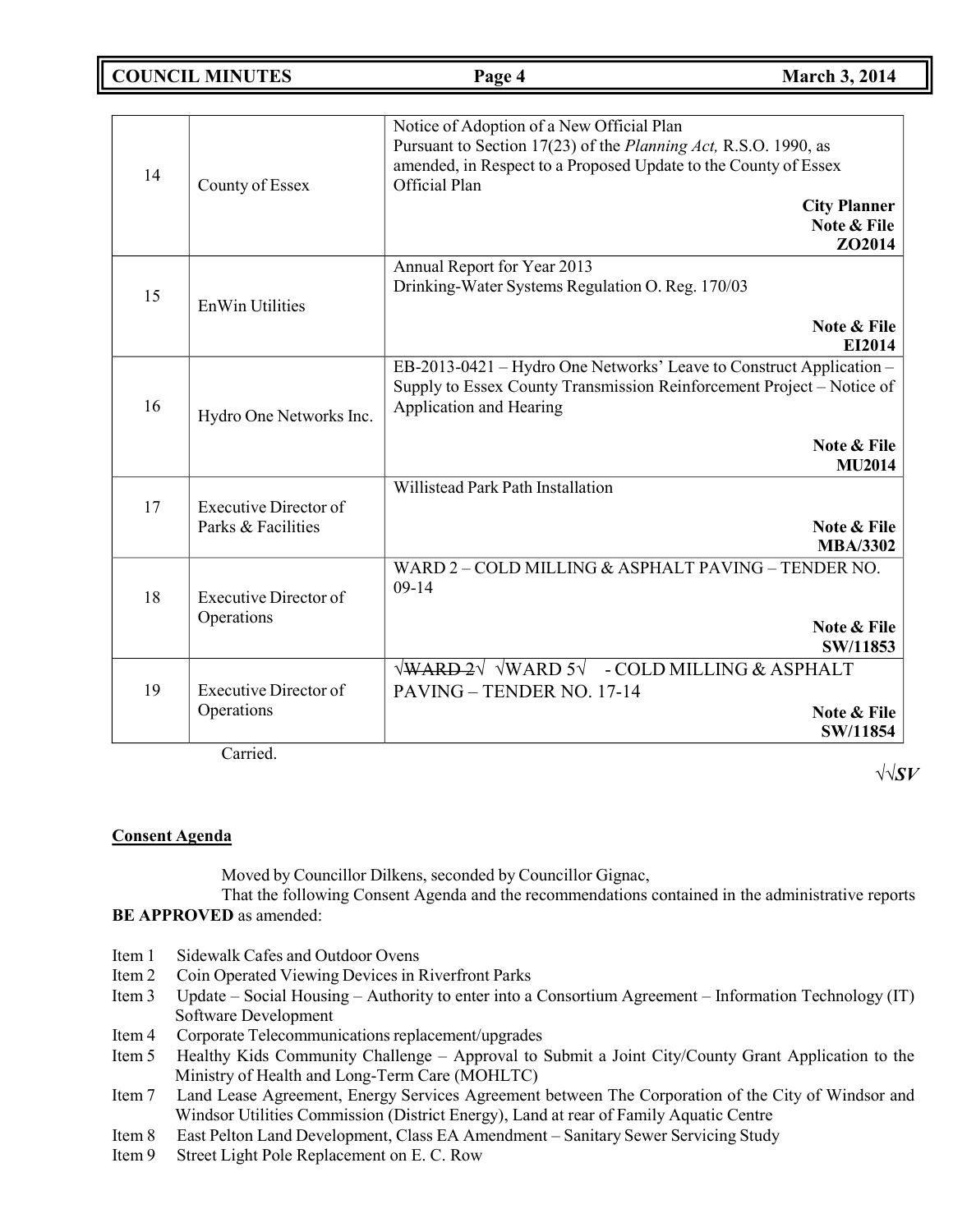# **COUNCIL MINUTES Page 5 March 3, 2014**

Item 10 2014 Annual Tax Sale Report

Item 11 Labelle Street – Improved Pedestrian Crossing Opportunity at Northway Ave.

### **Consent Committee Reports**

| <b>Planning &amp; Economic Development Standing Committee</b> |                |                                                                                   |  |
|---------------------------------------------------------------|----------------|-----------------------------------------------------------------------------------|--|
| No.                                                           |                | <b>Description</b>                                                                |  |
|                                                               | Report No. 211 | Marihuana for Medical Purposes Regulations (MMPR) – Zoning Information            |  |
|                                                               | Report No. 212 | Marihuana for Medical Purposes Regulations (MMPR) – Formal Notice<br>Requirements |  |
|                                                               | Report No. 213 | The minutes of the Property Standards Committee meeting held November 20, 2013    |  |

| <b>Executive Committee</b> |                |                                                      |
|----------------------------|----------------|------------------------------------------------------|
| No.<br><b>Description</b>  |                |                                                      |
|                            | Report No. 166 | East Pelton Secondary Plan: North Portion OPA No. 94 |

Carried.

## **Deferrals and/or Referrals and Withdrawals**

## **Item 6 Status of the Natural Area at 3030 Walker Road, Official Plan Amendment/Zoning By-law Amendment ZNG3587 "Greek Orthodox Community of Windsor"**

## **Ilias Kiritsis, Solicitor representing the Greek Orthodox Community of Windsor; and Pat Papadeas, President of the Greek Orthodox Community Council**

Ilias Kiritsis, Solicitor representing the Greek Orthodox Community of Windsor; and Pat Papadeas, President of the Greek Orthodox Community Council appear before Council to request that Council defer consideration of the report of the City Planner regarding the "Status of the Natural Area at 3050 Walker Road – Official Plan Amendment/Zoning By-law Amendment ZNG3587 – Greek Orthodox Community of Windsor" until at least the end of April, 2014 as a new Greek Council has been elected and the new Council and General Assembly have not had an opportunity to meet and discuss the proposed recommendations.

**Clerk's Note**: Councillor Valentinis puts forward a motion for deferral as requested by the Applicant, but there is no seconder and therefore the matter will be dealt with as originally scheduled for the March 3, 2014 City Council meeting.

ZB/11612 ZO/11613 6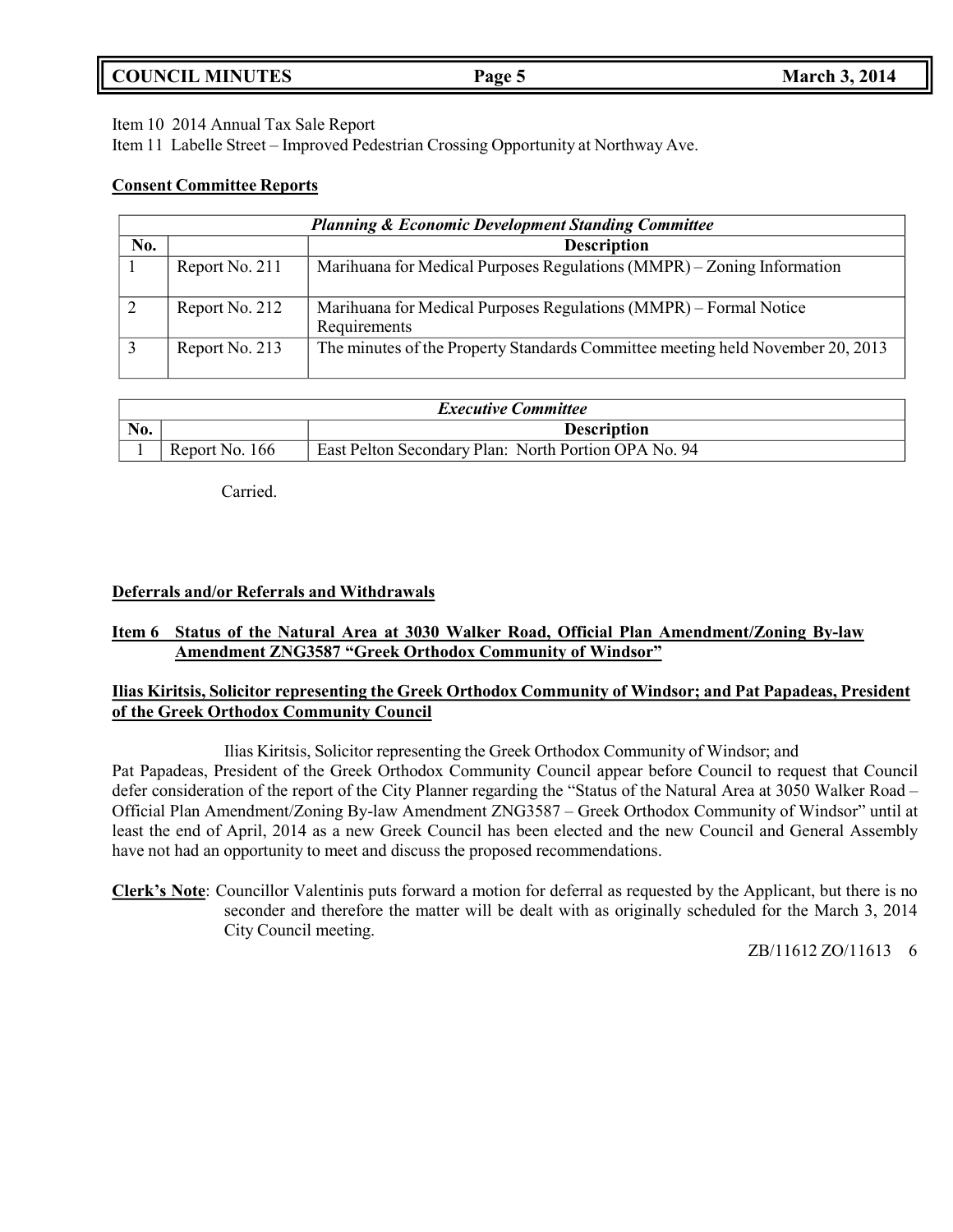## **COUNCIL MINUTES Page 6 March 3, 2014**

## **Windsor Heritage Committee Report No. 337, 338 and 339 (Willistead Manor, 1899 Niagara Street, Heritage Alteration: Install Paths in Park); and Communication No. 17 (Willistead Park Path Installation)**

### **Howard Weeks, Organizer, Save the Willistead Park Group; Peter Angermann, Gerry Pouget, Jeremy Proulx, and David Hanna – residents**

Howard Weeks, Organizer, Save the Willistead Park Group; Peter Angermann, Gerry Pouget, Jeremy Proulx, and David Hanna – residents, appear before Council and request that Windsor Heritage Committee Report No. 337, 338 and 339 (Willistead Manor, 1899 Niagara Street, Heritage Alteration: Install Paths in Park); and Communication No. 17 (Willistead Park Path Installation) be deferred in order to allow all interested parties an opportunity to review Communication No. 17 which was only issued on Friday, February 28, 2014 and to allow for Councillor Marra to be in attendance.

Moved by Councillor Gignac, seconded by Councillor Dilkens, **M115-2014** That Windsor Heritage Committee Report No. 337, 338 and 339 (Willistead Manor, 1899 Niagara Street, Heritage Alteration: Install Paths in Park); and Communication No. 17 (Willistead Park Path Installation) **BE DEFERRED** peremptory to the March 17, 2014 meeting of Council, to allow for all interested parties an opportunity to review all of the subject reports on the matter. Carried.

### **Presentations & Delegations:**

### **PRESENTATIONS:**

#### **Windsor Heritage Committee Awards**

### **Robin Easterbrook, Chair, representing the Windsor Heritage Committee**

Robin Easterbrook, Chair, representing the Windsor Heritage Committee appears before Council, and along with Mayor Francis, recognizes the owners of these three properties with Built Heritage Awards:

- Esdras Parent House, 827 Esdras Avenue;
- Morand Family Farm House, 3954 Howard Avenue;
- Windsor Truck & Storage, 201 Shepherd Street East;

As well, Heritage Plaques are presented to the owners of these properties, which Council granted heritage designation in 2013:

- Federal Building/Dominion Public Building/Paul Martin Building, 185 Ouellette;
- Knights of Columbus/Auditorium Building, 716 Pelissier Street and 703-717 Ouellette Avenue (now Raindance).

MB2014

### **DELEGATIONS**

## **Report No. 165 of the Executive Committee – CQ38-2013 – The proposed east/west arterial with respect to the Windsor Christian Fellowship Access, part of the Lauzon Parkway Environmental Assessment**

### **Brian Ciaramitaro, Windsor Christian Fellowship and Chris Pidgeon of the GSP Group**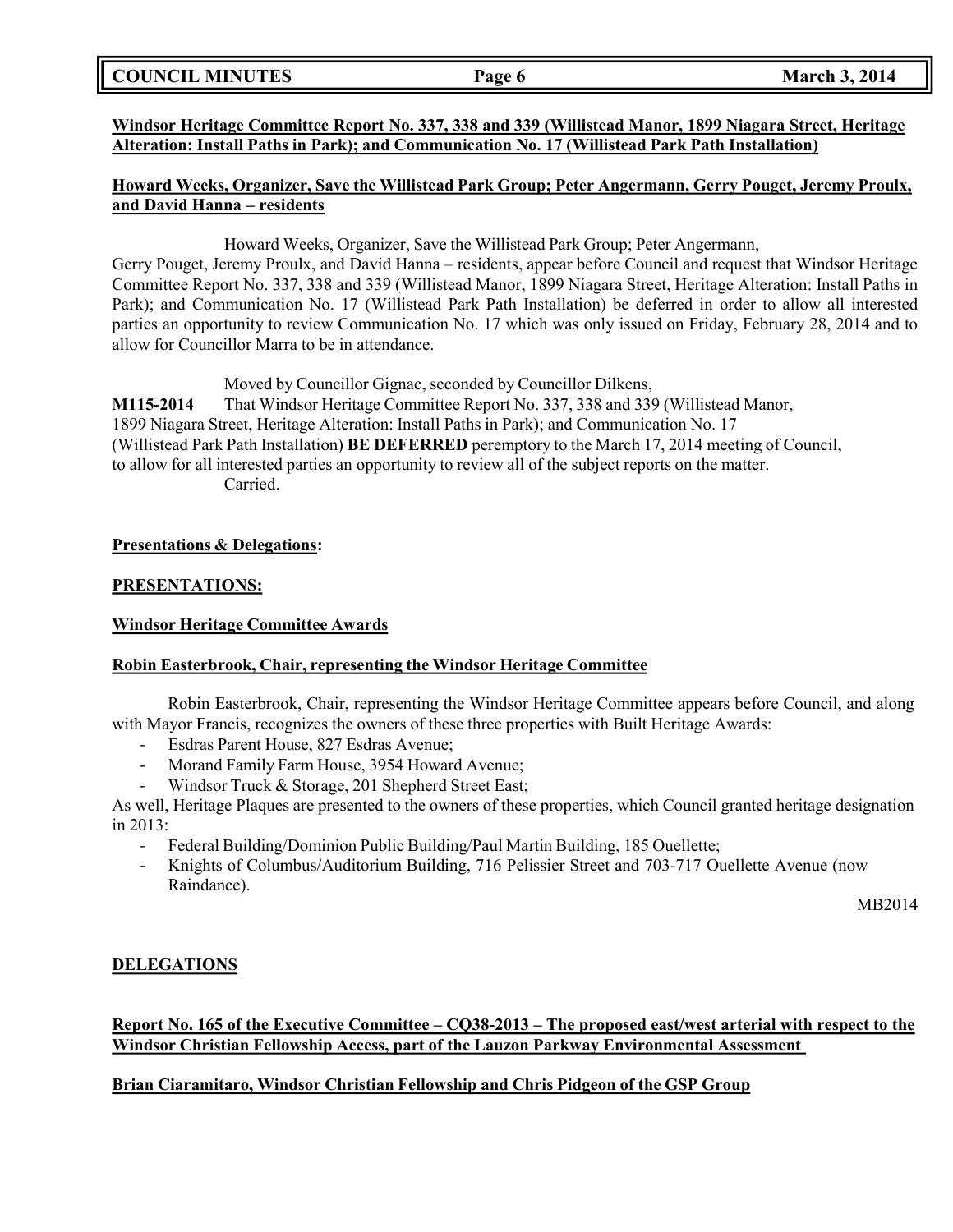Brian Ciaramitaro, Windsor Christian Fellowship; and Chris Pidgeon, of the GSP Group, appear before Council to speak in support of the recommendation of the Executive Committee of Council regarding the proposed east/west arterial with respect to Windsor Christian Fellowship Access (part of the Lauzon Parkway Environmental Assessment), and advise that they are not making any suggested revisions to that recommendation, and conclude by requesting that the City Engineer provide an overview of the process for an addenda to the Environmental Assessment.

Report Number 16937 ST2014

(For final disposition of this matter, see Clause **M111-2014** in Schedule "A" attached hereto.)

### **Status of the Natural Area at 3030 Walker Road, Official Plan Amendment/Zoning By-law Amendment ZNG3587 "Greek Orthodox Community of Windsor"**

## **Ilias Kiritsis, Solicitor representing the Greek Orthodox Community of Windsor; and Pat Papadeas, President of the Greek Orthodox Community Council**

Ilias Kiritsis, Solicitor representing the Greek Orthodox Community of Windsor; and Pat Papadeas, President of the Greek Orthodox Community Council appear before Council to reiterate their request that Council defer consideration of the report of the City Planner regarding the "Status of the Natural Area at 3050 Walker Road – Official Plan Amendment/Zoning By-law Amendment ZNG3587 – Greek Orthodox Community of Windsor" until at least the end of April, 2014 as a new Greek Council has been elected and the new Council and General Assembly have not had an opportunity to meet and discuss the proposed recommendations, and conclude by stating that they have met with the Ministry of Natural Resources regarding the subject property and require further opportunity to explore the relevant issues with both the Ministry and city administration.

### **ZB/11612 ZO/11613 6**

(For final disposition of this matter, see Clause **CR52/2014** in Schedule "A" attached hereto.)

### **Report No. 210 of the Planning & Economic Development Standing Committee (Rezoning, David Tran, 1478 Wyandotte St. E., add site specific provision to allow a pawnshop as an additional permitted use on subject land)**

#### **Giselle Olivier, resident**

Giselle Olivier, resident, appears before Council to speak in opposition to the rezoning request for 1478 Wyandotte Street East, to add a site specific provision to allow a pawnshop as an additional permitted use on subject land, as the Walkerville area is in transition, and if this is approved, it would have a negative impact on the area and neighbourhood.

Report Number 16855 ZB/11790

(For final disposition of this matter, see Clause **M107-2014** in Schedule "A" attached hereto.)

### **Regular Business Items (for final disposition of these matters see Schedule "A" attached)**

Item 12 2014 Ontario Summer Games

Item 13 Tender 28-14: Windsor International Airport, Terminal Improvements Phase 3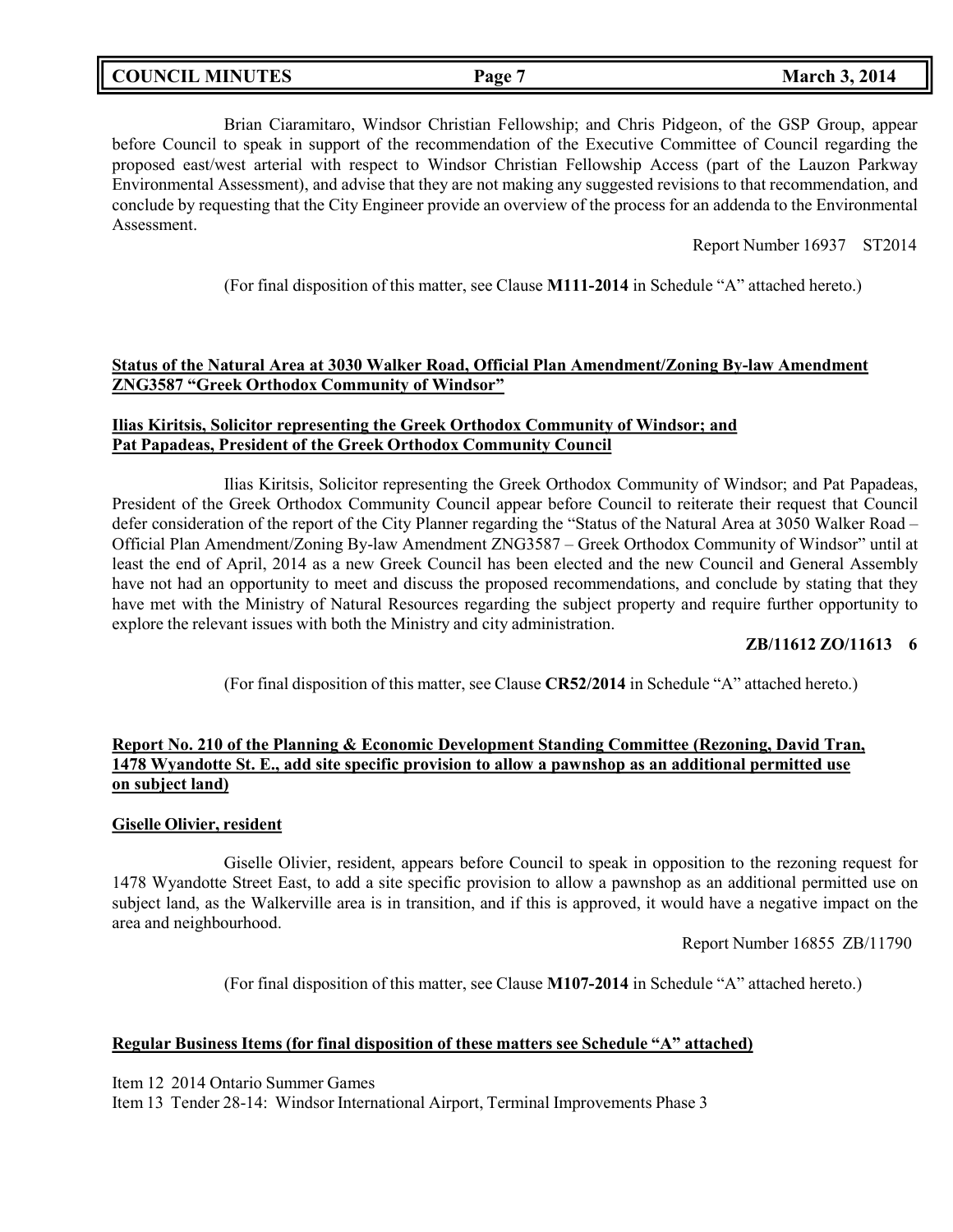|  | <b>COUNCIL MINUTES</b> |
|--|------------------------|
|--|------------------------|

### **Consideration of Committee Reports**

Moved by Councillor Valentinis, seconded by Councillor Maghnieh, **M116-2014** That the **Report of the special In-camera** meeting held March 3, 2014, **BE ADOPTED** as presented.

Carried.

Councillor Kusmierczyk was absent from the meeting when the vote was taken on this matter.

**COUNCIL <b>EXECUTE: COUNCIL <b>EXECUTE: COUNCIL 2014** 

ACO2014

Moved by Councillor Valentinis, seconded by Councillor Maghnieh,

**M117-2014** That **Report No. 341 of the Windsor Heritage Committee** of its meeting held January 29, 2014 regarding the letter from Robin Easterbrook, Chair, Windsor Heritage Committee to the Mayor and Members of Council dated February 12, 2014 **BE ADOPTED** as presented.

Carried.

Councillor Kusmierczyk was absent from the meeting when the vote was taken on this matter.

MB2014

#### **By-laws**

Moved by Councillor Gignac, seconded by Councillor Payne,

That the following By-laws No. 27-2014 through 31-2014 (inclusive) be introduced and read a first and second time:

- 27-2014 "A BY-LAW TO ADOPT AMENDMENT NO.92 TO THE OFFICIAL PLAN OF THE CITY OF WINDSOR", authorized by M43-2013, adopted February 4, 2013
- 28-2014 "A BY-LAW TO FURTHER AMEND BY-LAW NUMBER 8600 CITED AS THE CITY OF WINDSOR ZONING", authorized by M43-2013, adopted February 4, 2013
- 29-2014 "A BY-LAW TO EXEMPT CERTAIN TRANSACTIONS FROM THE APPLICATION OF BYLAW 93-2012, BEING A BYLAW OF THE CITY OF WINDSOR GOVERNING PURCHASING POLICIES AND PROCEDURES", authorized by report 17047 (See item 12)
- 30-2014 "A BY-LAW TO REPEAL BY-LAW 5263 BEING A BY-LAW TO PROVIDE THAT PART-LOT CONTROL SHALL NOT APPLY TO CERTAIN LAND THAT IS WITHIN *REGISTERED BY PLAN 12M-77*, IN THE CITY OF WINDSOR", authorized by CR161/2013, adopted August 26, 2013
- 31-2014 "A BY-LAW TO CONFIRM THE PROCEEDINGS OF THE COUNCIL OF THE CORPORATION OF THE CITY OF WINDSOR AT ITS MEETING HELD ON THE 3RD DAY OF MARCH, 2014"

Carried.

Councillor Kusmierczyk was absent from the meeting when the vote was taken on this matter.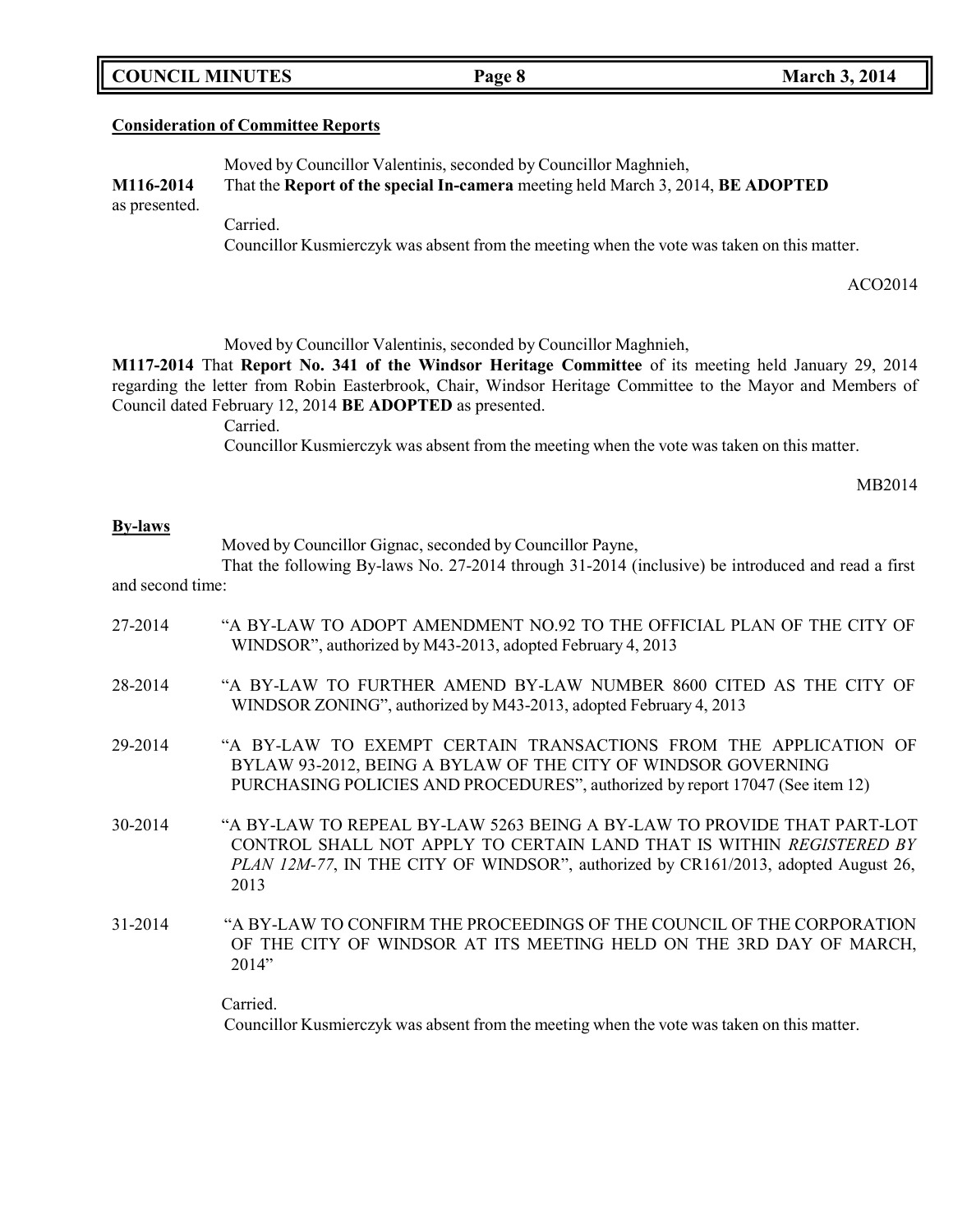| <b>COUNCIL MINUTES</b> |  |
|------------------------|--|
|                        |  |

Moved by Councillor Halberstadt, seconded by Councillor Valentinis,

That the Committee of the Whole does now rise and report to Council respecting the business items considered by the Committee:

- **1) Communication Items (as amended)**
- **2) Consent Agenda (as amended)**
- **3) Items Deferred**
- **Items Referred**
- **4) Consideration of the Balance of Business Items (see Schedule "A")**
- **5) Committee Reports (as presented)**
- **6) By-laws given first and second readings (as presented)**

Carried.

Councillor Kusmierczyk was absent from the meeting when the vote was taken on this matter.

## **Notices of Motion**

None presented.

## **Third Reading of By-laws**

Moved by Councillor Dilkens, seconded by Councillor Gignac,

That the following By-laws No. 27-2014 through 31-2014 (inclusive), having been read a first and second time be now read a third time and finally passed and that the Mayor and Clerk **BE AUTHORIZED** to sign and seal the same notwithstanding any contrary provision of the Council.

Carried.

Councillor Kusmierczyk was absent from the meeting when the vote was taken on this matter.

### **Petitions**

None presented.

### **Council Questions**

Moved by Councillor Kusmierczyk, seconded by Councillor Maghnieh,

**M118-2014** That the following Council Question by Councillor Halberstadt **BE APPROVED**, and that Administration **BE DIRECTED** to proceed with the necessary actions to respond to the Council Question in the form of a written report, consistent with Council's instructions, and in accordance with Section 17.1 of the Procedure By-law 98-2011:

### **CQ8-2014**

Asks Administration, when it reports to Council on the damage to our roads caused by the severe winter weather, be asked to identify what can be accomplished by directing \$8 million the unallocated capital money for the new city hall to road rehab and reconstruction.

Carried. Councillors Gignac, Jones and Dilkens voting nay.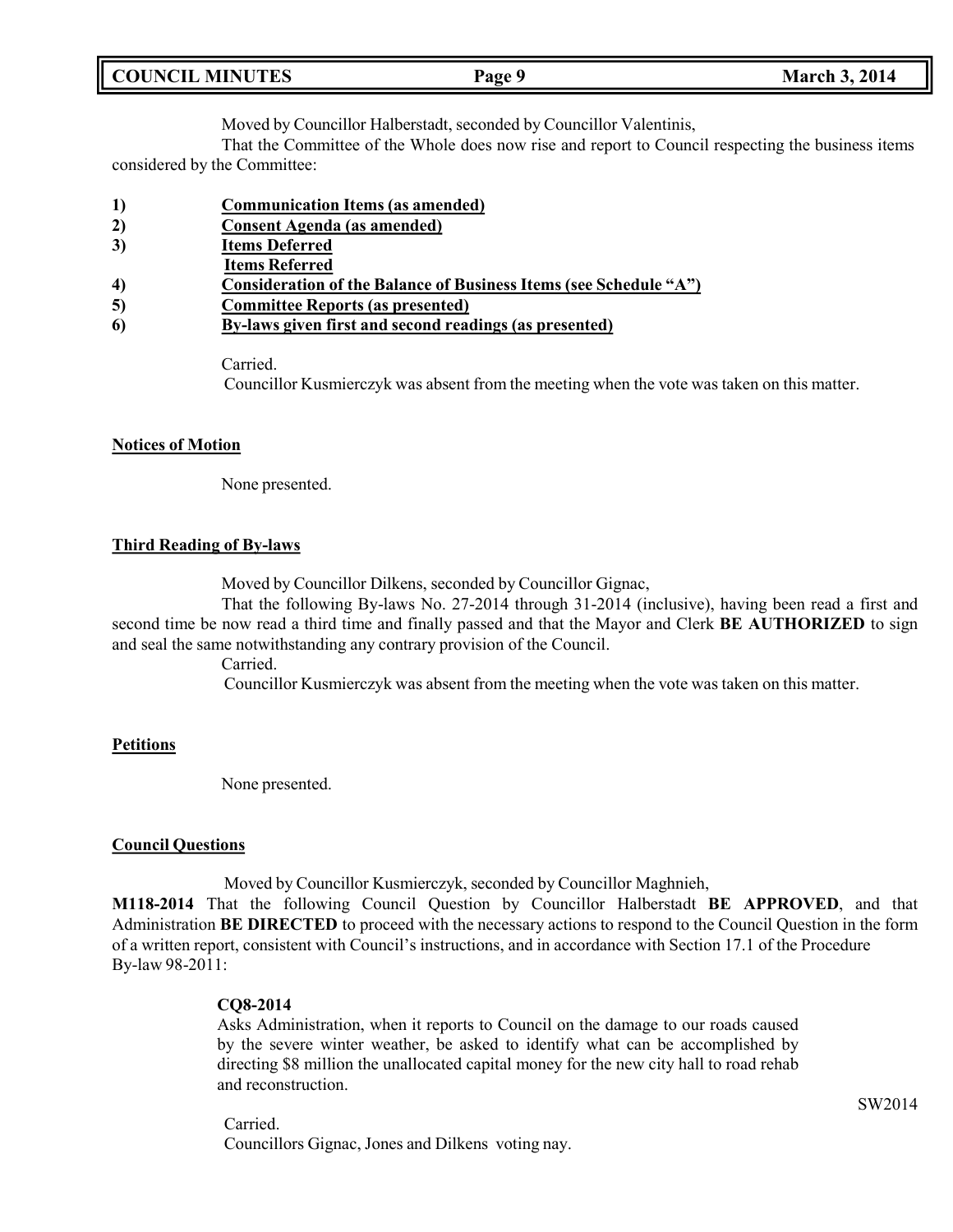## **COUNCIL MINUTES Page 10 March 3, 2014**

### **Adjournment**

the Mayor. Moved by Councillor Gignac, seconded by Councillor Payne, That this Council meeting stand adjourned until the next regular meeting of Council or at the call of Carried.

Accordingly, the meeting is adjourned at 8:05 o'clock p.m.

**MAYOR**

**CITY CLERK**

## **THIS IS A DRAFT COPY**

## **DEPUTY CITY CLERK/SENIOR MANAGER OF COUNCIL SERVICES**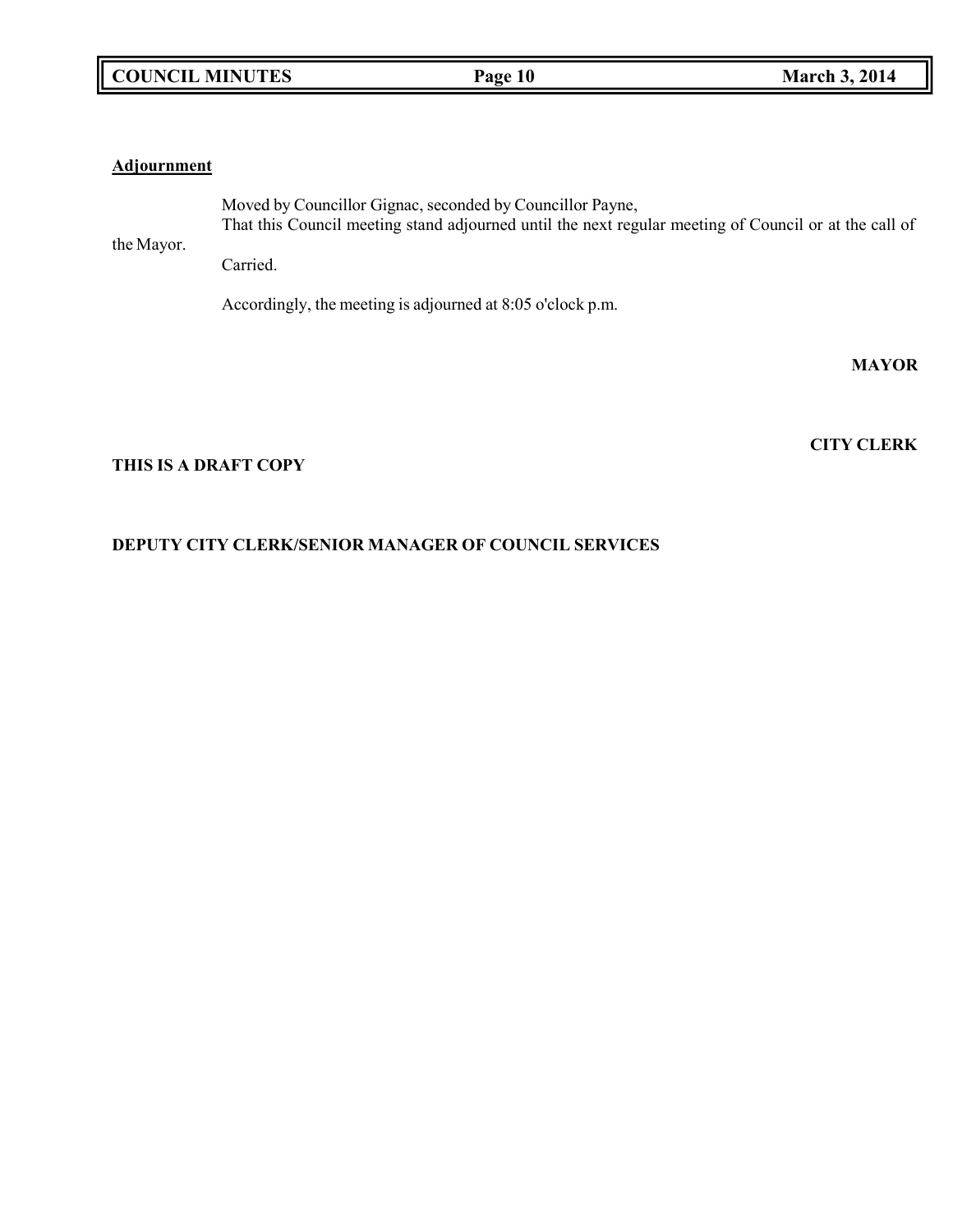# **COUNCIL MINUTES Page 11 March 3, 2014**

#### Dilkens Gignac

### CR47/2014

- I. That the report from the City Engineer regarding requirements for outdoor ovens within sidewalk cafes on the municipal right-of-way **BE RECEIVED** for information.
- II. That Council **APPROVE** the issuance of permits by the City Engineer for sidewalk cafes (March 1, 2014 to February 28, 2015) on a trial basis for the 2014/2015 season subject to compliance with "Requirements for Outdoor Ovens within Sidewalk Cafes" (Appendix "A" attached) and any other applicable requirements of the Sidewalk Cafe Handbook and Administration will report back on the results for the trial period.

Carried.

Report Number **17015 SE2014 C1**

Appendices Requirements

**Internal Distribution** Public Works [Stacey Shyshak] City Engineer City Solicitor Planning, Neil Robertson Fire Prevention, John Lee

External Distribution

Windsor-Essex Health Unit, Attn: Katie Fraser | [kfraser@wechu.org](mailto:kfraser@wechu.org)

Dilkens Gignac

## CR48/2014

That City Council **AUTHORIZE TO RENEW** the agreement with Tower Optical Company, Inc., P.O. Box 251, South Norwalk, Conn., 06856, and grant them exclusive rights to maintain a minimum of eleven, and not more than sixteen, coin operated binocular viewing devices in Riverfront Parks in the City of Windsor, for a further period of five (5) years commencing April 1, 2014 and terminating March 31, 2019, on the same terms and conditions, subject to the following:

- a) The usage charge to be 25 cents per use with the City receiving 50% of all funds deposited in the devices, with the balance of the monies (50%) being remitted to Tower Optical Co., Inc.;
- b) The Department of Recreation and Culture to assume the responsibility of collecting and accounting of all monies deposited in the viewing devices;
- c) The Department of Recreation and Culture and the Department of Parks and Facilities to approve the site location of each viewing device prior to any new installations;
- d) The Tower Optical Co., Inc. to be responsible for all insurance, satisfactory to the Risk Management Supervisor, and the maintenance and repair of the viewing devices; and further,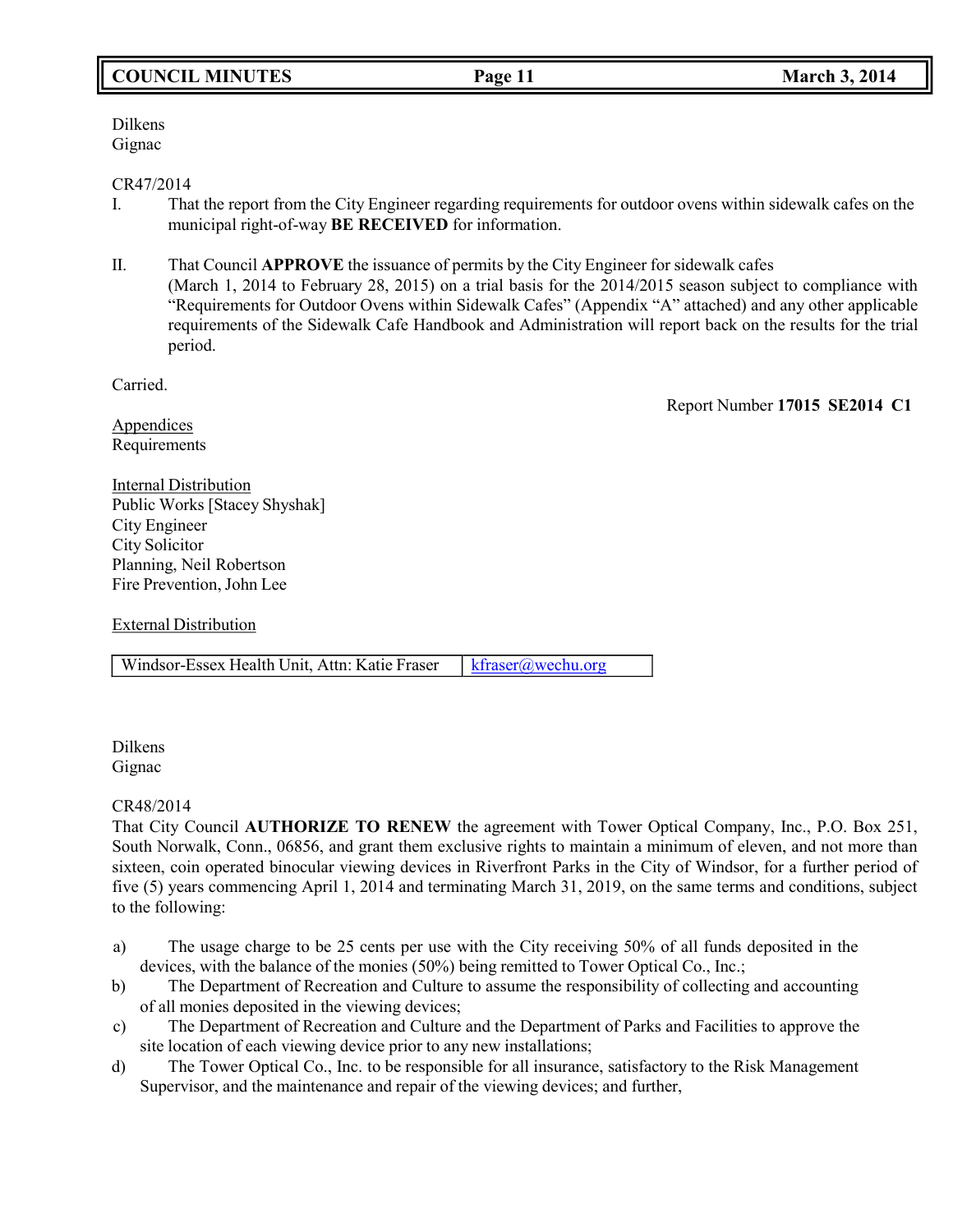| <b>COUNCIL MINUTES</b> | Page 1 | . 2014<br>March 3. |
|------------------------|--------|--------------------|
|                        |        |                    |

That the Chief Administrative Officer and City Clerk **BE AUTHORIZED** to sign the agreement, satisfactory in form to the City Solicitor, in financial content to the City Treasurer, and in content to the Executive Director of Recreation and Culture.

#### Carried.

Report Number **16993 SR/11850 C2**

Internal Distribution Recreation and Culture [Pam LaBute] Executive Director of Recreation and Culture Community Development and Health Commissioner Executive Director of Parks & Facilities Chief Financial Officer and City Treasurer City Solicitor

### External Distribution

| Tower Optical Company, Inc.   P.O. Box 251 |                            | toweroptical@toweropticalco.com |
|--------------------------------------------|----------------------------|---------------------------------|
|                                            | South Norwalk, Conn. 06856 |                                 |

Dilkens Gignac

#### CR49/2014

**THAT** this report updating the March 14, 2013 report from the Executive Director of Housing and Children Services regarding the participation in collaborative Social Housing IT software initiative with seven other municipal service managers **BE RECEIVED**; and further,

**THAT** Council Resolution CR61/2013 **BE AMENDED** to include the following**:**

**THAT** the Executive Director of Housing and Children's Services and/or their designate **BE APPOINTED** to represent the City of Windsor as the authorized "Nominee" (primary and alternate) as required in the "Consortium Agreement – Housing Collaborative Initiative"; and further,

**THAT** the City of Windsor's share for the Project Manager (PM) of this project **BE FUNDED** from the balance of approximately \$ 320,000 remaining of one-time (100%) funding previously received from the Ministry of Municipal Affairs and Housing under the Delivering Opportunities for Ontario Renters (DOOR) to an upset limit of \$ 50,000.

Carried.

Report Number **17031 GH/11654 C3**

Internal Distribution Housing and Children's Services [Mike Deimling] Community Development and Health Commissioner Executive Director - Housing and Children's Services, Debbie Cercone Executive Director of Information Technology Chief Financial Officer and City Treasurer City Solicitor

External Distribution

Abstract – Amend Minutes Dilkens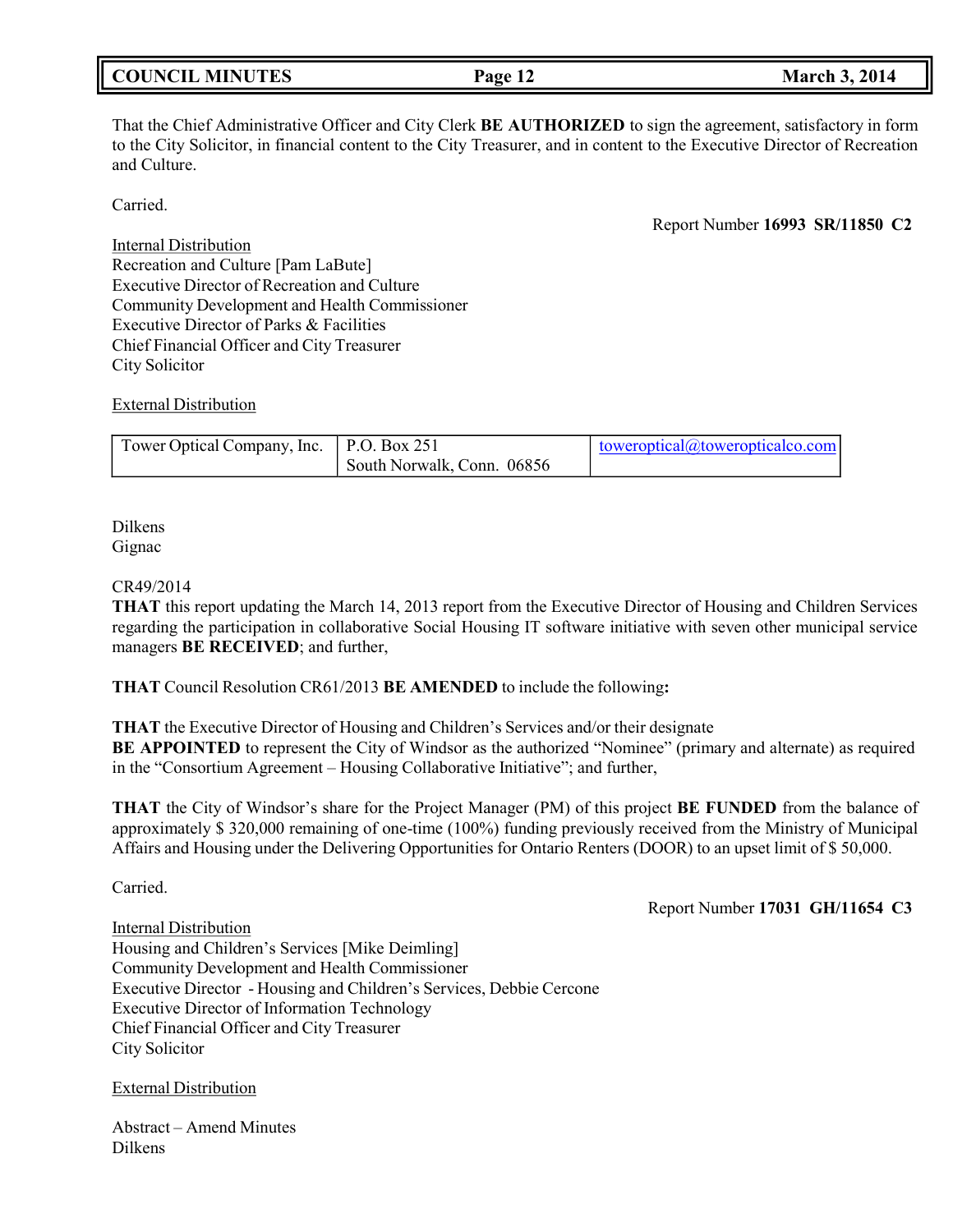# **COUNCIL MINUTES Page 13 March 3, 2014**

### Gignac

#### CR50/2014

THAT City Council **APPROVE** expenditures not to exceed \$182,735 (excluding taxes) for the purchase of hardware, software and implementation services from Kelcom Voice and Data Solutions for Phase 1 of a City Hall campus telecommunications upgrade (Office of Community Development & Health Services). It is estimated that Employment & Social Services and Housing & Children's Services will fund \$151,468 of the gross cost, of which \$99,300 will be recovered from the Province and the County, resulting in a net city cost of \$52,168. The balance of the gross cost totaling \$31,267 will **BE CHARGED** to Capital Project #7032178.

Carried.

Report Number **16991 MC2014 C4**

Internal Distribution Information Technology [Norm Synnott] Executive Director of Information Technology Employment & Social Services, Executive Director of Housing and Children's Services, Debbie Cercone Manager of Purchasing and Risk Management Chief Financial Officer and City Treasurer

External Distribution

Dilkens Gignac

### CR51/2014

**THAT** City Council **ENDORSE** a joint application with the 7 County Municipalities to the Healthy Kids Community Challenge for funding which will be used to reduce the incidence of overweight and obese children **AND**;

**THAT** City Council **APPROVE** the City as lead applicant on behalf of the region **AND;**

**THAT** City Council **APPOINT** the Mayor (and/or his designate) as the local Community Champion per the project guidelines **AND**;

**THAT** City Council **APPROVE** Administration to engage in a recruitment process or appoint an employee temporarily (should the submission be successful) as the local Project Manager to oversee and lead the project as identified in the guidelines of the Healthy Kids Community Challenge **AND;**

**THAT** City Council **APPROVE** all or portions of Wards 2, 3 and 7 (to an estimated maximum population of 65,000) as the priority neighbourhoods as identified by Administration **AND FURTHER,** should the County not support these neighbourhoods or a regional application;

**THAT** City Council **AUTHORIZE** Administration to submit an application to the Healthy Kids Community Challenge solely for the City of Windsor **AND**;

**THAT** the Chief Administrative Officer and City Clerk **BE AUTHORIZED** to execute any agreement(s) required as a condition of receiving funding related to the Healthy Kids Community Challenge satisfactory in form to the City Solicitor, in technical content to the Community Development and Health Commissioner, Executive Director of Recreation & Culture and the Executive Director of Housing & Children's Services, and financial content to the City Treasurer.

Carried.

Report Number **16746 SS/11852 C5**

Internal Distribution Community Development and Health Commissioner [Jelena Payne] Executive Initiatives Coordinator [Sandra Bradt]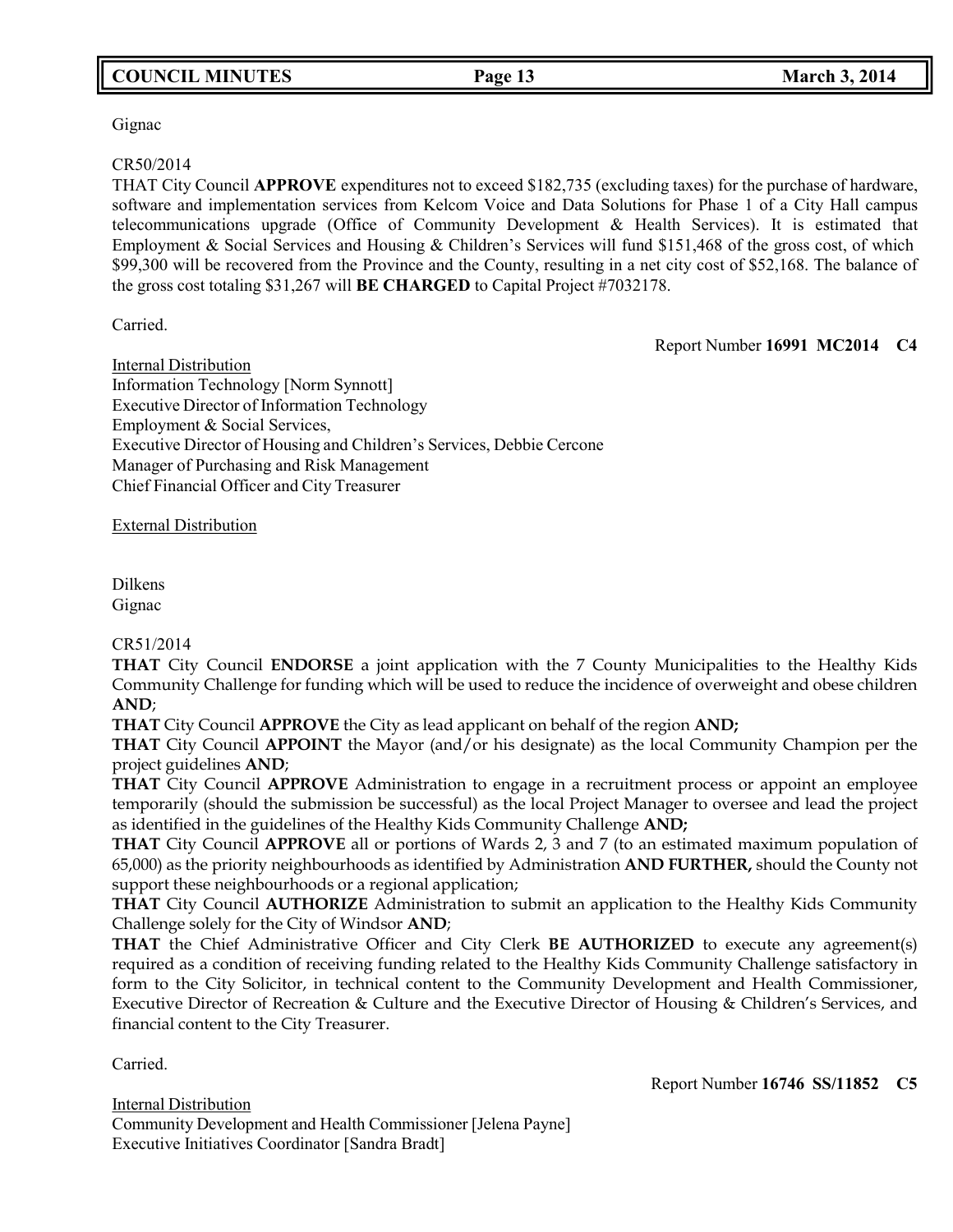# **COUNCIL MINUTES Page 14 March 3, 2014**

Executive Director of Housing and Children's Services, Debbie Cercone Mayor's Office, Norma Coleman Executive Director of Recreation and Culture Chief Financial Officer and City Treasurer City Solicitor

External Distribution

| Dr. Gary Kirk                                          | 1005 Ouellette Avenue | $gkirk@$ we cheal thun it. or $g$ |
|--------------------------------------------------------|-----------------------|-----------------------------------|
| Windsor-Essex County Health Unit   Windsor, ON N9A 4J8 |                       |                                   |

Payne Gignac

#### CR52/2014

THAT City Council **PROCEED** with part of M43-2013 Report No. 117 of the Planning & Economic Development Standing Committee of its meeting held January 14<sup>th</sup> 2013 concerning that part of Greek Orthodox Community of Windsor lands at the east end of 3030 Walker Road known as the "Walker Junction Woodland" described as part of Lot 13, Registered Plan 1456 as shown on the location map attached and THAT Council **PASS** By-law 27-2014 and By-law 28-2014 at this meeting of Council.

Carried, Councillor Valentinis voting nay.

Report Number **17004 ZB/11612 ZO/11613 6**

**Appendices** Map

Internal Distribution Planning [Don Wilson] City Planner City Clerk/Licence Commissioner City Solicitor

### External Distribution

| Pat Papadeas, President                                | GOCC                                 | ppapadeas@sympatico.ca  |
|--------------------------------------------------------|--------------------------------------|-------------------------|
| Karl Tanner                                            | 3200 Deziel Dr. Windsor              | ktanner@dillon.ca       |
| Duncan E.S. Hall, A/Area<br><b>Enforcement Manager</b> |                                      | duncan.hall@ontario.ca  |
| Ilias Kiritsis, Solicitor                              | Moussseau DeLuca McPherson<br>Prince | kiritsis@masseaulaw.com |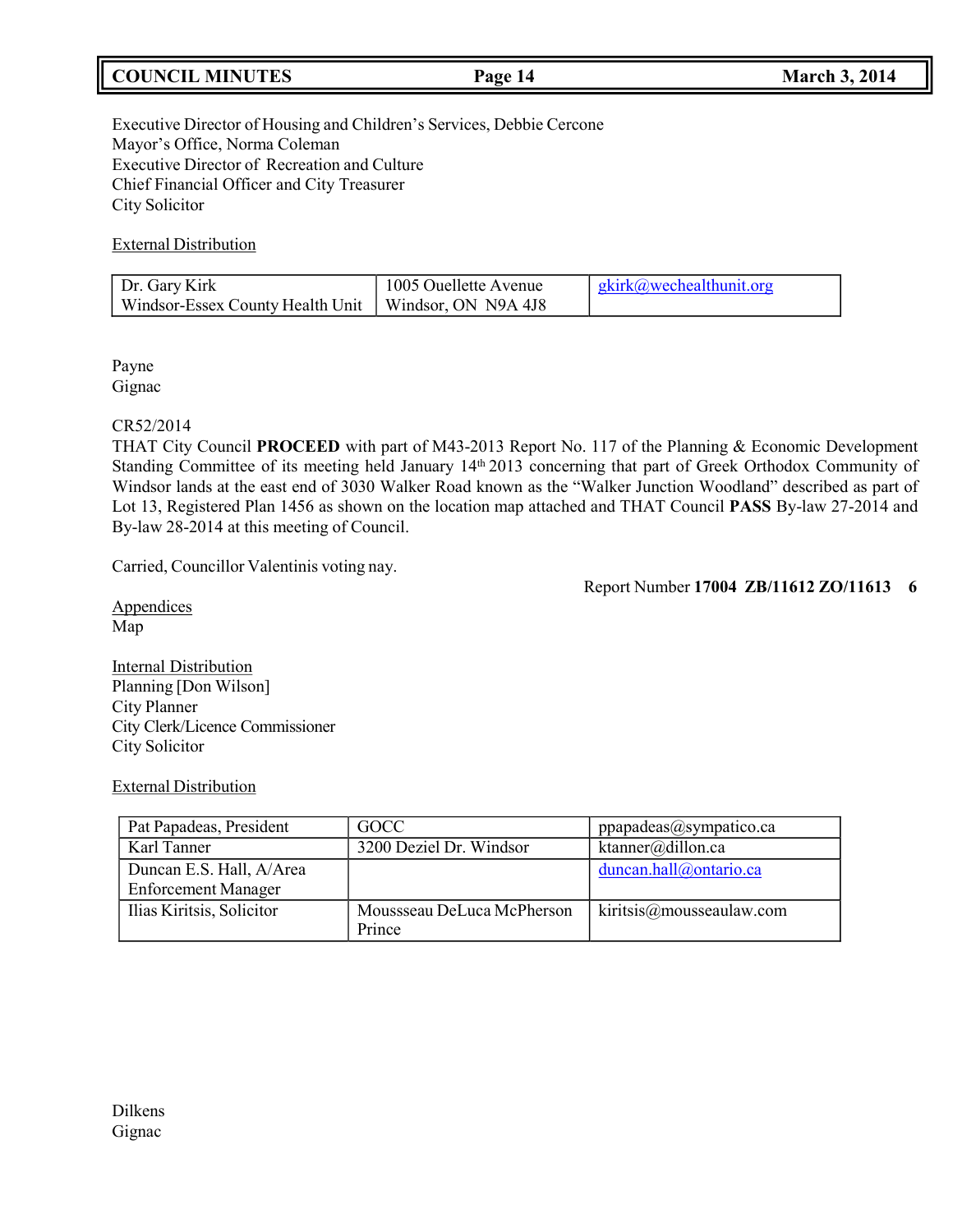| <b>COUNCIL MINUTES</b><br><b>March 3, 2014</b><br>Page 15 |  |
|-----------------------------------------------------------|--|
|-----------------------------------------------------------|--|

### CR53/2014

THAT the report of Manager of Real Estate Services with respect to a LAND LEASE AGREEMENT and ENERGY SERVICES AGREEMENT between The Corporation of the City of Windsor and The Windsor Utilities Commission– Vacant land @ Rear of Family Aquatic Complex **BE RECEIVED** for Information;

AND THAT the lease of the vacant land at the rear of the Family Aquatic Complex to The Windsor Utilities Commission (District Energy) in accordance with the following terms **BE APPROVED**:

#### **BASIC TERMS:**

| a)           | <b>Tenant</b>                  | The Windsor Utilities Commission                                                                                |  |
|--------------|--------------------------------|-----------------------------------------------------------------------------------------------------------------|--|
| b)           | <b>Tenant's Address</b>        | 787 Ouellette Avenue                                                                                            |  |
| c)           | <b>Commencement Date</b>       | April 1, 2013                                                                                                   |  |
| d)           | <b>Term</b>                    | 49 Years 9 months                                                                                               |  |
| e)           | <b>Termination Date</b>        | December 31, 2062                                                                                               |  |
| $\mathbf f$  | <b>Leased Premises</b>         | Per Schedule A-1 attached                                                                                       |  |
| g)           | <b>Area of Leased Premises</b> | Approximately 9,149 square feet                                                                                 |  |
| h)           | <b>Ground Rent</b>             | \$30,000 per annum, 3% increase each 3 year anniversary                                                         |  |
| i)           |                                | Expansion Land Ground Rent \$23,000 per annum, 3% increase each 3 year<br>anniversary, upon exercise of option. |  |
| j)           | <b>Security Deposit</b>        | None                                                                                                            |  |
| k)           | <b>Land Taxes</b>              | Paid by Tenant                                                                                                  |  |
| $\bf{l}$     | <b>Utilities</b>               | Paid by Tenant as applicable                                                                                    |  |
|              | m) Permitted Use               | District Energy Facility                                                                                        |  |
| n)           | <b>Insurance</b>               | General Liability Insurance<br>Minimum Limit \$5,000,000.00                                                     |  |
| $\bf{0}$     | <b>Over holding Monthly</b>    | \$5,000 per month (plus HST) (Rental)                                                                           |  |
| $\mathbf{p}$ | <b>Annual Option Cos</b>       | $$2,300$ per annum                                                                                              |  |
|              | q) Guarantor                   | None                                                                                                            |  |
| r)           | <b>Option Expansion Lands:</b> | See Schedule A-1 attached                                                                                       |  |
| s)           | <b>Access Lands</b>            | See Schedule A-1 attached                                                                                       |  |
| t)           | <b>Termination Right</b>       | Tenant's right on 1 year notice (and subject to the Windsor Utilities                                           |  |

Commission having a discussion on the inclusion of the owner's right to terminate on notice.)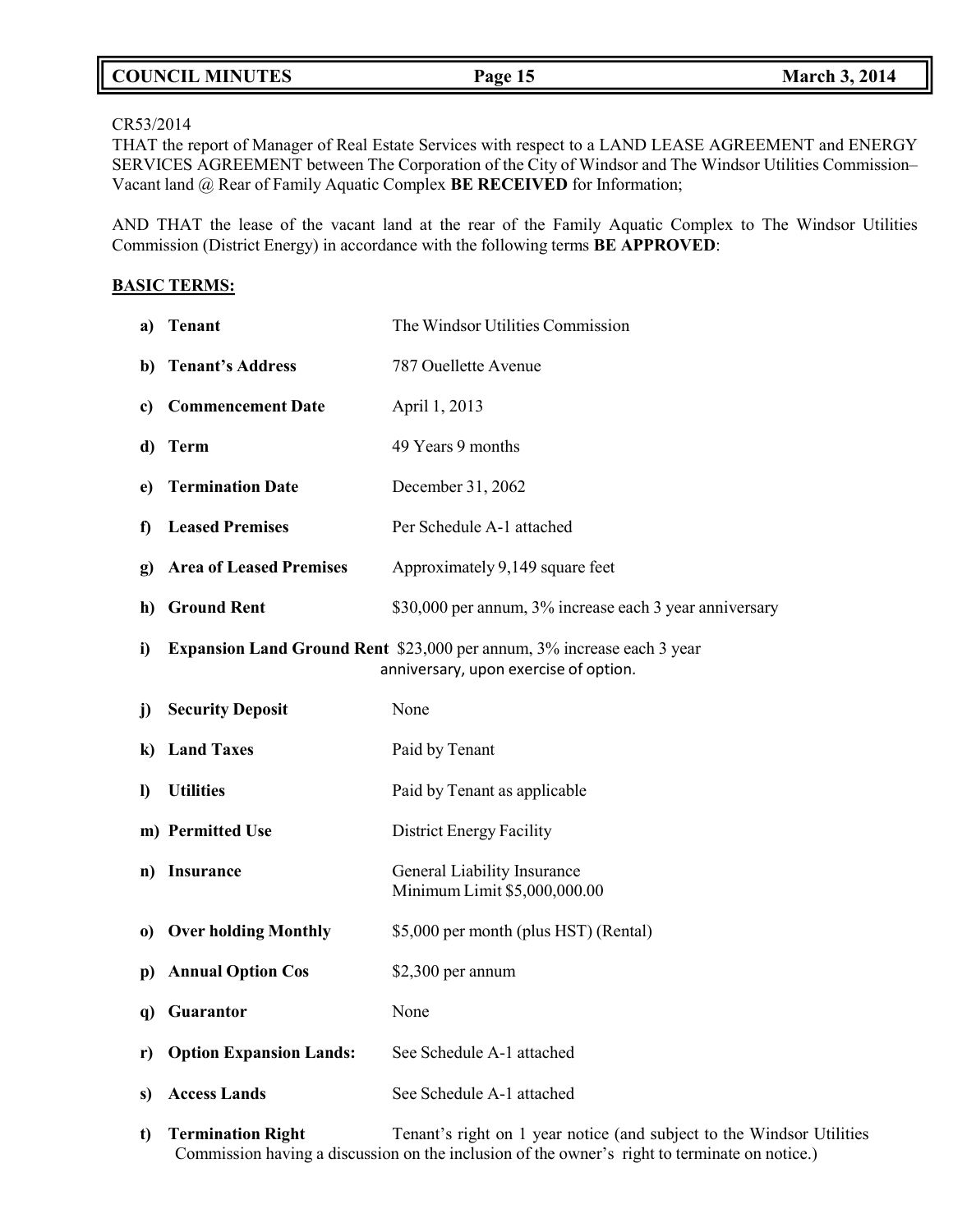#### **ENERGY SERVICES AGREEMENT:**

**BASIC TERMS:**

| a) Term                      | 20 years                                            |
|------------------------------|-----------------------------------------------------|
| b) Service Commencement Date | June, 1 2013                                        |
| c) Contract Capacity         | 3.6 MW Hot Water; 880 kW Chilled Water              |
| d) Energy Rate(s)            | See attached Schedule A, Energy Services Agreement; |

AND THAT the Chief Administrative Officer and the City Clerk **BE AUTHORIZED** to sign a Lease Agreement, to be in a form satisfactory to the City Solicitor, in content satisfactory to the Manager of Real Estate Services, in technical content satisfactory to the City Engineer, and in financial content to the City Treasurer;

AND THAT the Chief Administrative Officer and City Clerk **BE AUTHORIZED** to sign the Energy Services Agreement (attached) to be in a form satisfactory to the City Solicitor, in technical content satisfactory to the City Engineer and in financial content satisfactory to the City Treasurer.

Carried.

Report Number **17037 APM2014 C7**

**Appendices** Schedule A-1/ Schedule A

Internal Distribution Legal [Mike Stamp] City Solicitor FAC Project Manager, Don Sadler City Engineer Chief Financial Officer and City Treasurer

External Distribution

Dilkens Gignac

CR54/2014

- I. That the report by the City Engineer initiating an amendment to the Sanitary Sewer Servicing Study for Lands Annexed from the Town of Tecumseh to amend the sanitary sewer sewershed **BE RECEIVED** for information;
- II. That the Chief Administrative Officer and City Clerk **BE AUTHORIZED** to sign a cost sharing agreement between The Corporation of the City of Windsor and 1413600 Ontario Ltd. and 1433310 Ontario Ltd., satisfactory in form to the City Solicitor, in technical content to the City Engineer and in financial content to the City Treasurer to comply with the following terms and conditions: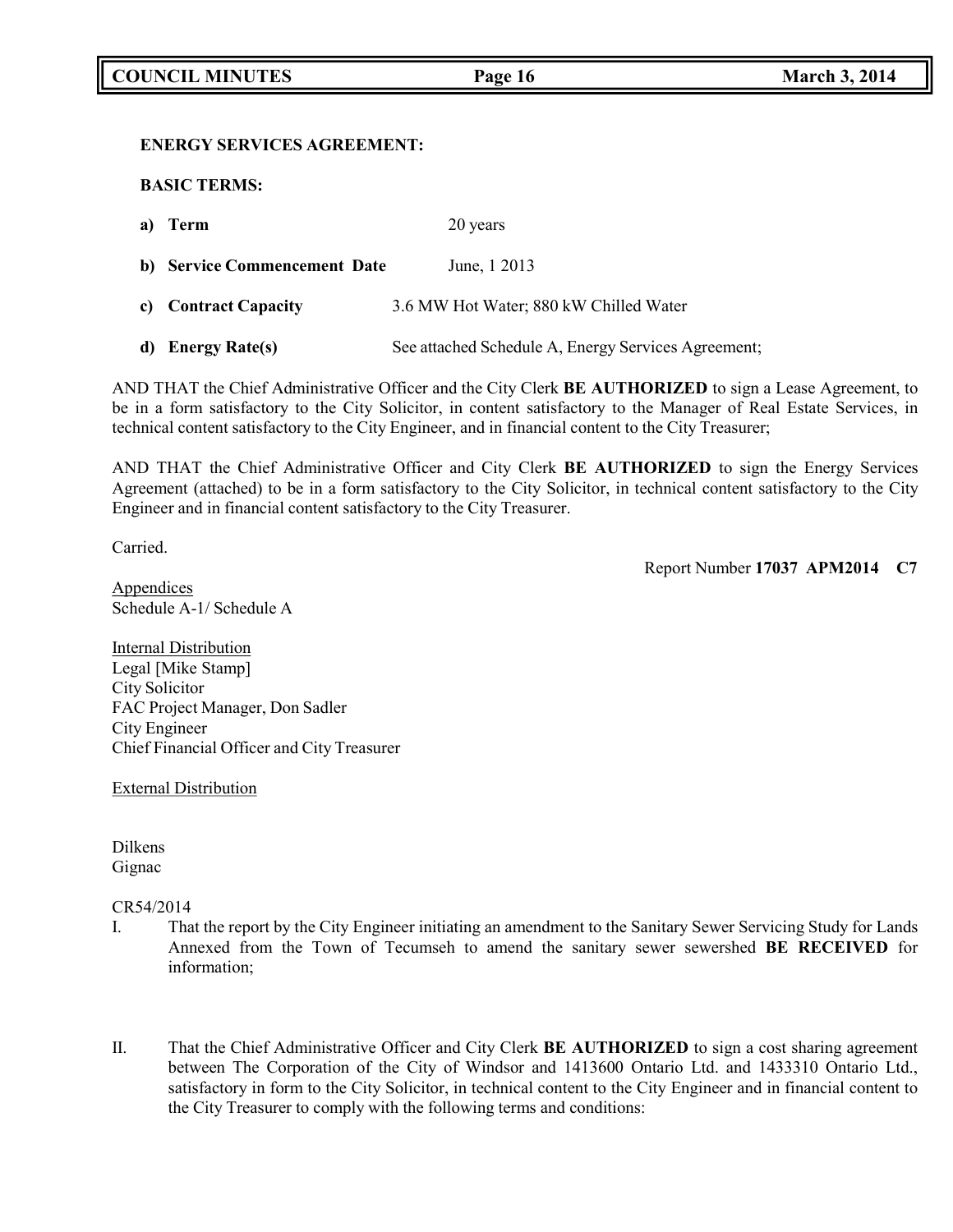- a) The Corporation shall hire a consultant to amend the Sanitary Sewer Servicing Study for lands annexed from the Town of Tecumseh (the EA) to amend the sanitary sewershed to include Roll numbers 090-010-11500, 090-010-02000, 090-010-02100 and 090-010-02200;
- b) The owners of Roll numbers 090-010-11500 and 090-010-02100 shall pay their proportionate share of the cost of said amendment to the EA at 81% of the final cost of the amendment, including consulting engineering, disbursements, taxes, City of Windsor engineering and advertising;
- c) Payment of item (b) above shall be based on final costs and invoiced to the owner following filing of the EA amendment and receipt of final billings by the Corporation;
- III. That an expenditure of \$27,500.00 (HST excluded) for the amendment to the Sanitary Sewer Servicing Study for Lands Annexed from the Town of Tecumseh **BE APPROVED** with all costs and subsequent recoveries to Project ID #7035119;
- IV. That Administration **BE AUTHORIZED** to collect the proportionate share of the cost of the amendment from the remaining benefitting property owners at such time as they make application or request permits to develop the subject lands (Roll #'s 090-010-02000 & 090-010-02200).

Carried.

Report Number **17014 Z/10374 C8**

Internal Distribution Public Works [Stacey Shyshak] City Engineer Chief Financial Officer and City Treasurer City Solicitor

External Distribution

| Yunis Haddad                       | 24 Shepherd St E, Windsor ON N8X 2J8          |
|------------------------------------|-----------------------------------------------|
| Wade Jason O'Neil                  | RR3, 5396 Concession 11, Maidstone ON N0R 1K0 |
| Richard Robert & Debra Anne Seguin | RR 1, Stn A, Windsor ON N9A 6J3               |
| 1413600 Ontario Ltd                | 4521 Southwood Lakes Blvd, Windsor ON N9G 2M6 |
| 1433310 Ontario Ltd                | 4521 Southwood Lakes Blvd, Windsor ON N9G 2M6 |

Dilkens Gignac

CR55/2014

THAT Council **APPROVE** the expenditure of \$326,400 (excluding HST) for the replacement of 33 street light poles with new LED fixtures along E. C. Row Expressway.

Carried.

Report Number **16949 SW/10870 C9**

Internal Distribution Public Works [Tiffany Pocock] City Engineer Chief Financial Officer and City Treasurer City Solicitor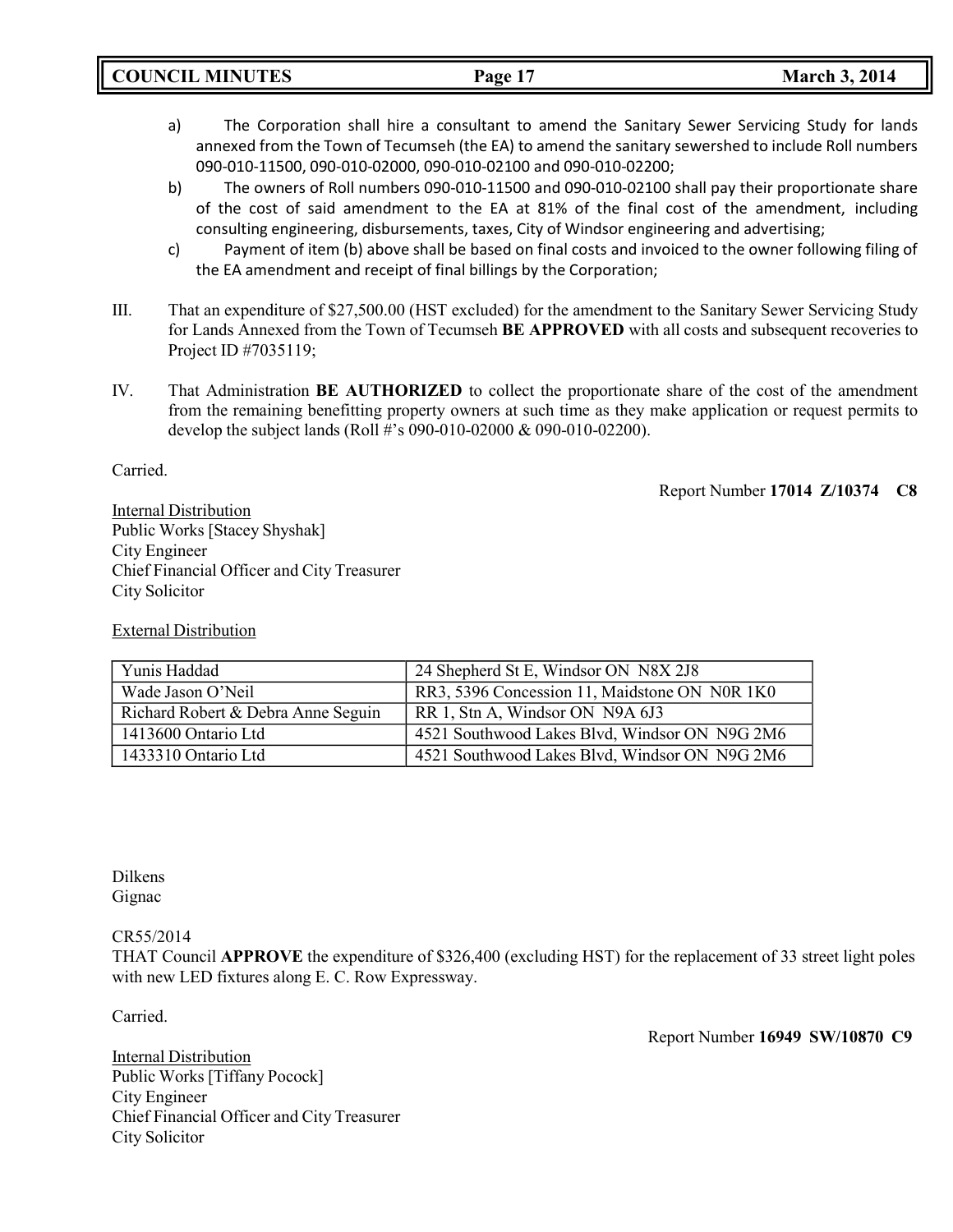# **COUNCIL MINUTES Page 18 March 3, 2014**

External Distribution

Dilkens Gignac

CR56/2014

THAT City Council **RECEIVE** the information with regards to the 2013 Tax Sale and 2014 Tax Sale plan for information; and

THAT City Council **AUTHORIZE** that the list of six (6) properties (as identified in Appendix A) known municipally as:

- 1207 Drouillard
- 1191 Drouillard
- 291 Watkins
- √1201 Laurendeau√ √1210 Laurendeau√
- 546 Aylmer
- 0 Little River

**BE VESTED** in the name of the Municipality; and

THAT City Council **AUTHORIZE** the City Treasurer/designate to remove from the tax roll property taxes in the amount of \$240,099.38 (inclusive of education tax) plus any additional levies or penalties that may be added from the date of this report until the date of actual write-off; and

THAT City Council **AUTHORIZE** the use of the Capital Expenditure Reserve fund to address the cost of demolishing 1207 and 1191 Drouillard, securing the improved properties and ongoing maintenance of the newly vested properties until such time as the properties can be sold (charged to 160-0131680) and to receive the transfer of any funds recovered from previous tax sales (deposited to 160-6990-0229611).

Carried.

Report Number **17008 AF2014 C10**

Internal Distribution Finance [Vince Grillo] Chief Financial Officer and City Treasurer Deputy Treasurer, Taxation and Financial Projects, Janice Guthrie City Solicitor Manager of Real Estate Services (Mike Stamp)

External Distribution

Stephen Lynn & Mariana Clemens [slynn@fcnr.org](mailto:slynn@fcnr.org)

√√SV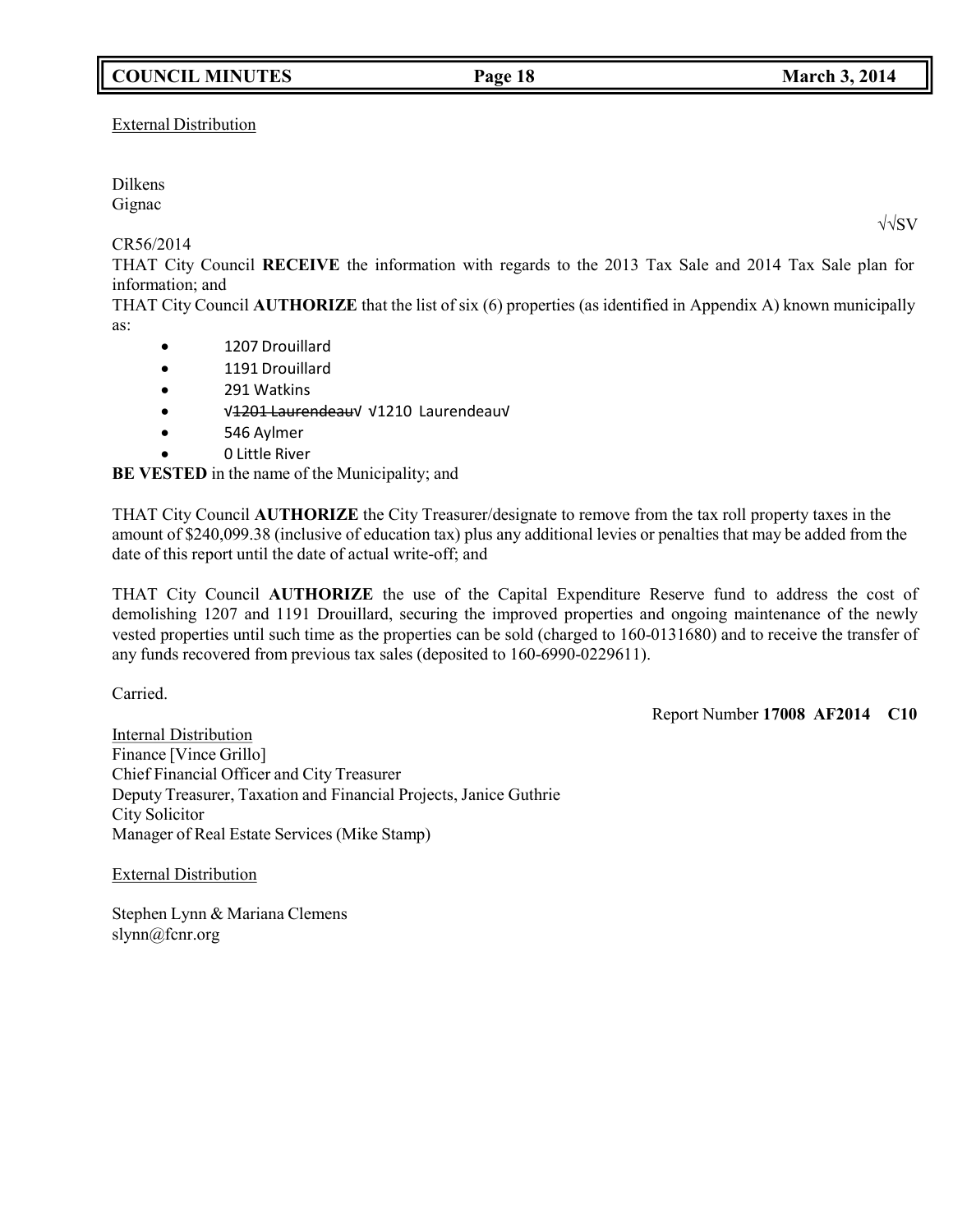# **CR57/2014 RESCINDED BY CR176/2019 ADOPTED APRIL 15, 2019**

Dilkens Gignac

#### CR57/2014

That Council **APPROVE** \$12,000 to **BE FUNDED** from Project # 7069022 Traffic Calming for the construction of a pedestrian refuge island on Labelle Street at Northway Avenue including the curb cut and lead walk on the north side of Labelle Street and approx 18m of sidewalk on the south side of Labelle Street from Northway Avenue to the first driveway west.

Carried.

Report Number **17041 ST2014 11**

Internal Distribution Public Works [Jeff Hagan] City Engineer Deputy City Engineer, West Hicks Chief Financial Officer and City Treasurer

External Distribution

Vittorio Liburdi 2413 Labelle Windsor, ON N9E 4K4

Gignac Dilkens

### CR58/2014

THAT City Council **APPROVE** the estimated net City budget commitment of \$1,300,000 to host the 2014 Ontario Summer Games, previously approved as a placeholder as part of the 2014 Capital Budget enhanced capital plan; and

THAT Administration **BE DIRECTED** to establish a capital project in order to track expenditures and revenue as it relates to the 2014 Ontario Summer Games; and

THAT City Council **APPROVE** the establishment of a Games Organizing Committee confirming Mayor Francis as Chair.

THAT City Council **AUTHORIZE** the Games Organizing Committee to proceed with all activities necessary to properly plan and execute the 2014 Ontario Summer Games; and

THAT City Council **AUTHORIZE** the CAO and/or City Clerk to sign agreements, contracts and/ or grant applications as considered necessary as it relates to the organization and hosting of the 2014 Ontario Summer Games subject to review as to content by the Event General Manager, legal review by the City Solicitor and financial review by the CFO/City Treasurer; and

THAT City Council **AUTHORIZE** that the General Manager position be a secondment that is temporary in nature with a specific end date at the conclusion of the 2014 Ontario Summer Games; and

THAT the General Manager position **BE FUNDED** from the capital project; and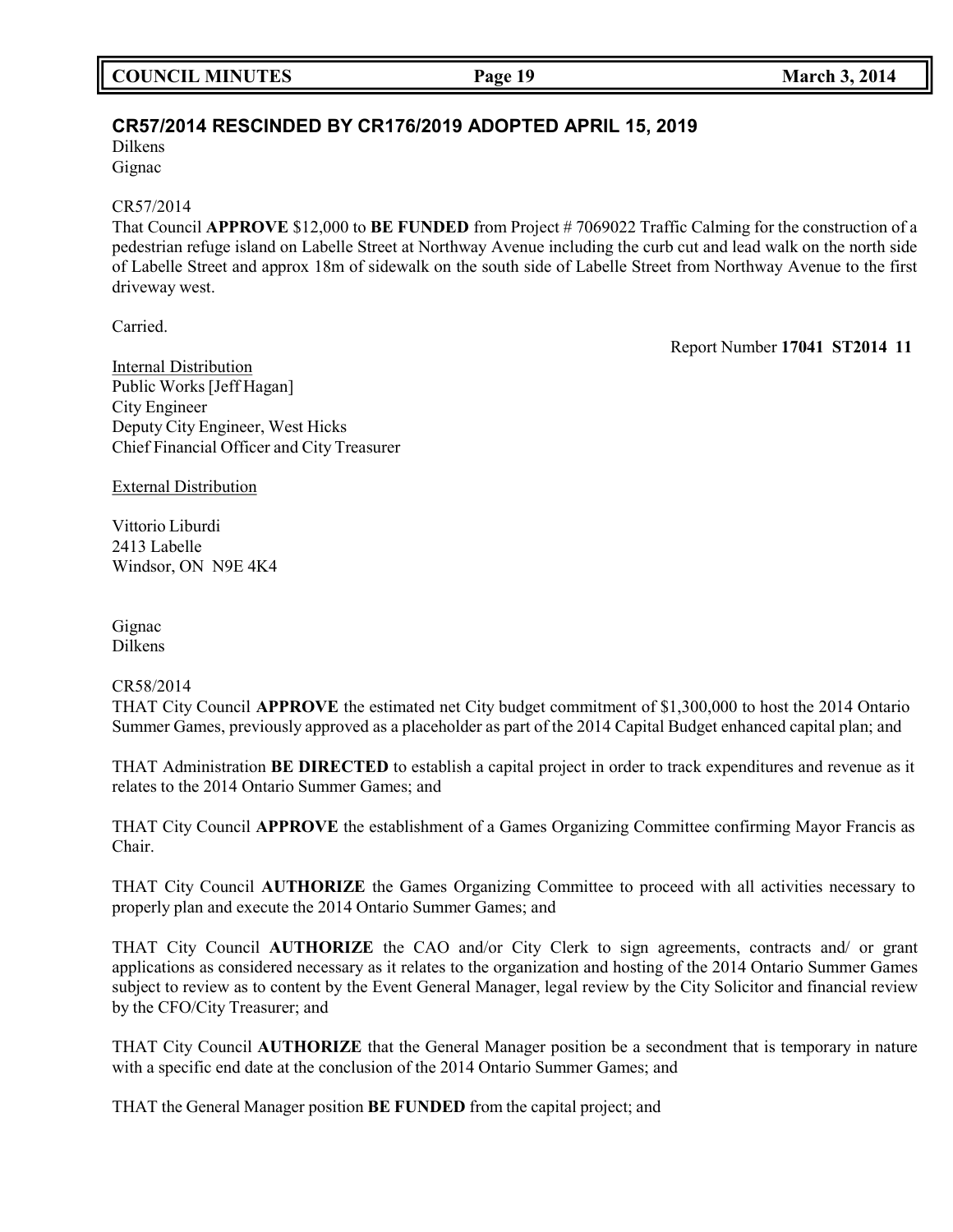## **COUNCIL MINUTES Page 20 March 3, 2014**

THAT City Council **APPROVE** the establishment of an Administrative Committee comprised of the Games Organizing Chair, General Manager, Treasurer, and Legal Counsel; and

THAT the Administrative Committee **BE AUTHORIZED** to approve changes in budget allocations within the overall project budget amongst the various committees based upon demonstrated needs; and

THAT in cases where additional funding has been secured, and subject to a report back to City Council, the Administrative Committee **BE AUTHORIZED** to increase the overall project budget accordingly so that the net cost to the City remains the same; and

THAT Administration **BE DIRECTED** to author a Project Charter for the 2014 Ontario Summer Games to be brought back to City Council for approval; and

THAT the application of Bylaw 93-2012 (the Purchasing Bylaw) **BE WAIVED** with respect to all purchases less than \$100,000.01 made for the 2014 Ontario Summer Games and that purchasing authority for these purchases **BE GRANTED** to the Administrative Committee, who shall make reasonable effort to observe the spirit of the Purchasing Bylaw in so doing where possible; and

THAT all expenditures made under the exemption **BE REPORTED** to Council by the 2014 Ontario Summer Games General Manager within a reasonable time following the conclusion of the Project; and

THAT Bylaw 29-2014 **BE ADOPTED** by Council to waive the Purchasing Bylaw in respect of purchases less than \$100,000.01 made for the Ontario Summer Games.

Carried.

At the request of Mayor Francis a **recorded vote** is taken:

### **RESULTS OF RECORDED VOTE:**

|         | In Favour   Councillors Gignac, Payne. Maghnieh, Kusmierczyk, Valentinis, Jones, Dilkens |  |  |
|---------|------------------------------------------------------------------------------------------|--|--|
|         | and Mayor Francis                                                                        |  |  |
|         | Opposed Councillor Halberstadt                                                           |  |  |
| Abstain | $\mathbb{N}$ one                                                                         |  |  |
| Absent  | Councillors Marra and Sleiman                                                            |  |  |

Report Number **17047 SR/11775 12**

Internal Distribution Finance [Janice Guthrie] Chief Financial Officer and City Treasurer City Solicitor Ontario Summer Games General Manager (Michael Chantler)

#### External Distribution

Jones Dilkens

#### CR59/2014

I. That the following low tender **BE ACCEPTED:**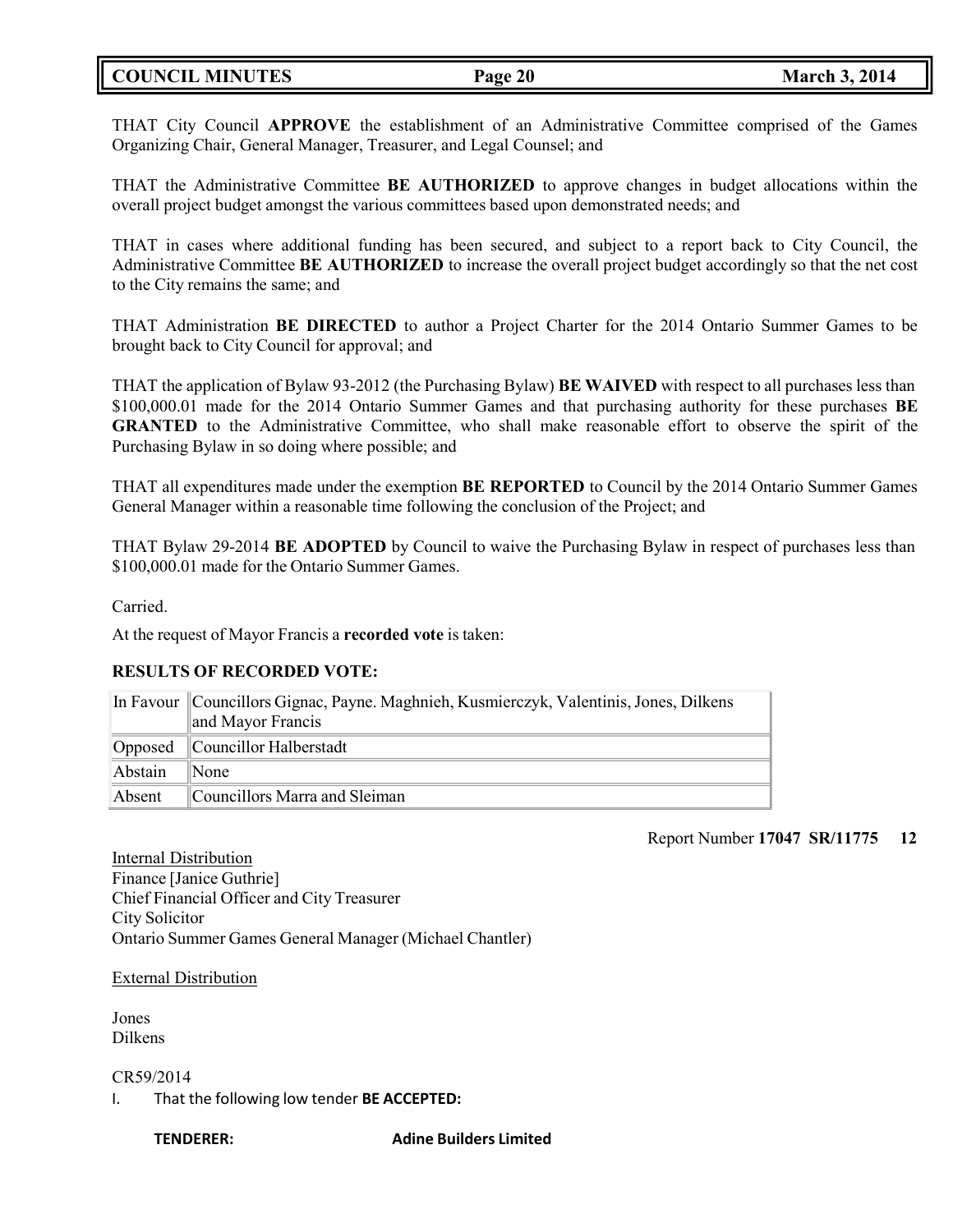#### **3210 Moynahan, Box 125 Oldcastle, Ontario N0R 1L0**

**TENDER NO.: 28-14**

**TOTAL TENDER PRICE: \$604,800.00 plus HST**

#### **ACCOUNT CHARGED: 007-5410-1790-02942-7111027**

and that the Chief Administrative Officer and City Clerk **BE AUTHORIZED** to sign a contract with the low tender, satisfactory in technical content to the City Engineer, in financial content to the City Treasurer and in form to the City Solicitor;

- **II.** That **APPROVAL BE GIVEN** to undertake an expenditure of \$613,100.00 for the construction of the Terminal Improvements Phase 3 at the Windsor International Airport to be funded as follows:
	- i. \$225,000 previously approved for Airport Terminal Improvements Phase 3 project (Project ID 7111027);
	- ii. \$260,000 previously approved in the 2013 Capital Works Budgets (Project ID 7111009); and
	- iii. \$128,100 from the uncommitted balance available in the Airport \$1.0 million 2013 enhanced capital plan placeholder.
- **III.** That YQG **BE GIVEN** flexibility that in the future in terms of undertaking capital projects, that they be able to do so through their own accounts, in accordance with the necessary YQG Board approval.

Carried. Councillor Kusmierczyk was absent from the meeting when the vote was taken on this matter.

Report Number **17056 APM/9795 13**

Internal Distribution Public Works [Tiffany Pocock] City Engineer Manager of Purchasing and Risk Management Chief Financial Officer and City Treasurer City Solicitor

#### External Distribution

| Adine Builders Limited                | 3210 Moynahan, Box 125     | $greg(\hat{\theta})$ adine.ca |
|---------------------------------------|----------------------------|-------------------------------|
|                                       | Oldcastle, Ontario N0R 1L0 |                               |
| Vince Ferro Construction Ltd.         | 3244 Walker Road,          | $vferro(a)$ mnsi.net          |
|                                       | Suite 200                  |                               |
|                                       | Windsor, Ontario N9A 7K6   |                               |
| Oscar Construction Company Limited    | 2025 Blackacre Drive,      | $oscarcst(a)$ msni.net        |
|                                       | P.O. 21                    |                               |
|                                       | Oldcastle, ON N0R 1L0      |                               |
| <b>Bondfield Construction Company</b> | 407 Basaltic Road          | jaquino@bondfield.com         |
| Limited                               | Concord, ON L4k 4W8        |                               |
|                                       |                            |                               |
| Surendra K. Bagga Architect Inc.      | 933 Goyeau Street          | skbagga(a)skbinc.org          |
|                                       | Windsor, Ontario N9A 1H7   |                               |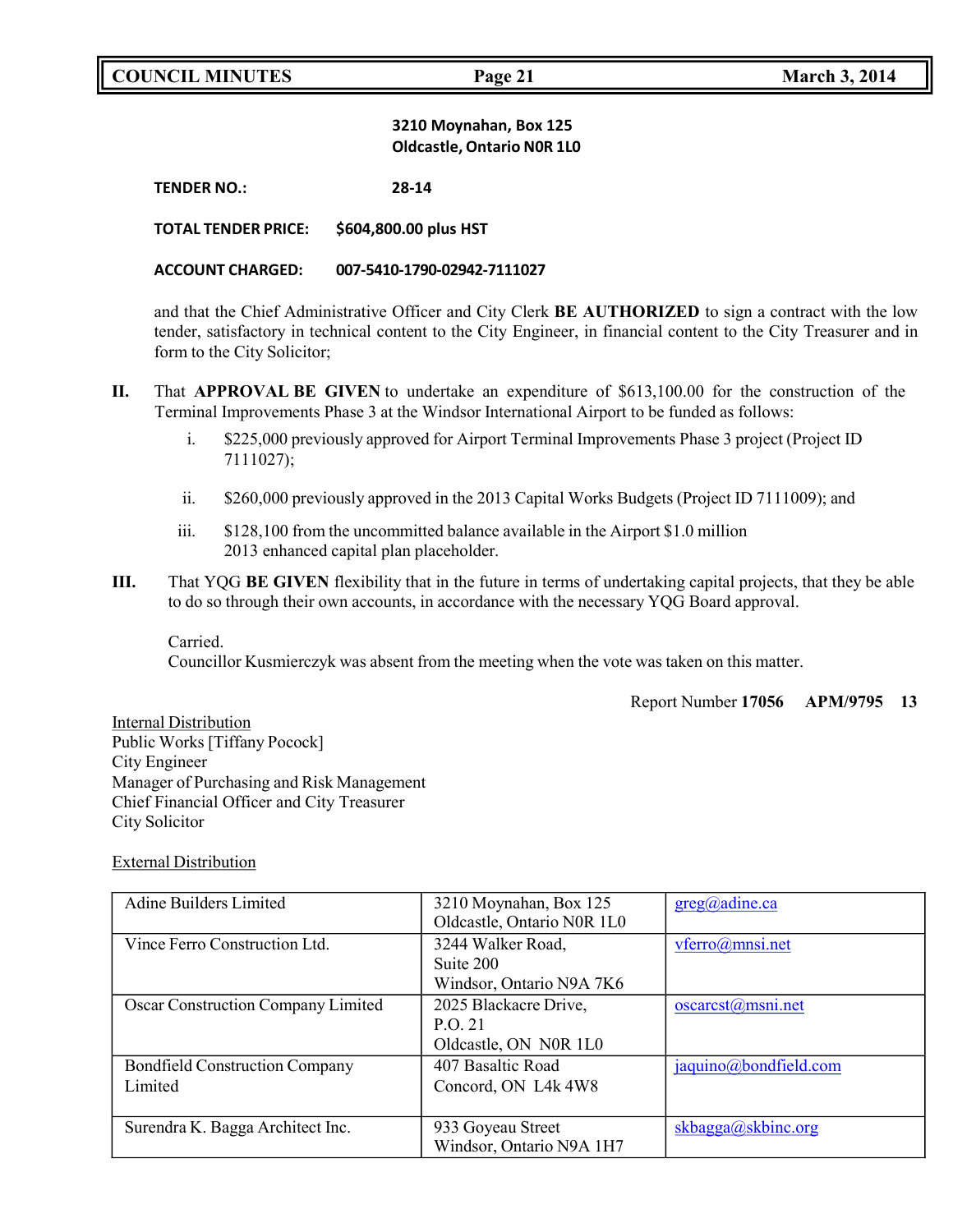**COUNCIL MINUTES Page 22 March 3, 2014**

## **STANDING COMMITTEE RESOLUTIONS**

Moved by Councillor Dilkens, seconded by Councillor Payne, **M107-2014** That **Report No. 210 of the Planning & Economic Development Standing Committee** of its meeting held February 10, 2014 regarding "Rezoning, David Tran, 1478 Wyandotte St. E., add site specific provision to allow a pawnshop as an additional permitted use on subject land" **BE ADOPTED** as presented. Carried. Councillors Gignac and Maghnieh voting nay. Councillor Kusmierczyk was absent from the meeting when the vote was taken on this matter. Report Number 16855 ZB/11790 Internal Distribution City Planner

City Solicitor Planning [Justina Nwaesei] Manager of Development Applications, Don Wilson Chief Building Official City Engineer Zoning Clerk – Council Services Deputy Licence Commissioner Supervisor of Licensing City Clerk and Licence Commissioner Chief Financial Officer & City Treasurer

External Distribution

| David Tran, applicant | david.huu.train@gmail.com   |
|-----------------------|-----------------------------|
| Gisele Olivier        | $contact, gisle$ @gmail.com |
| <b>Steve Green</b>    | stevegreen@ymail.com        |

Moved by Councillor Dilkens, seconded by Councillor Gignac,

**M108-2014** That **Report No. 211 of the Planning & Economic Development Standing Committee** of its meeting held February 10, 2014 regarding "Marihuana for Medical Purposes Regulations (MMPR) – Zoning Information" **BE ADOPTED** as presented.

Carried.

Report Number 16987 MH/11846

Internal Distribution City Planner City Solicitor Planning [Adam Szymczak] Manager of Development Applications, Don Wilson Planner II, Development Review, Justina Nwaesei Chief Building Official City Engineer Zoning Clerk – Council Services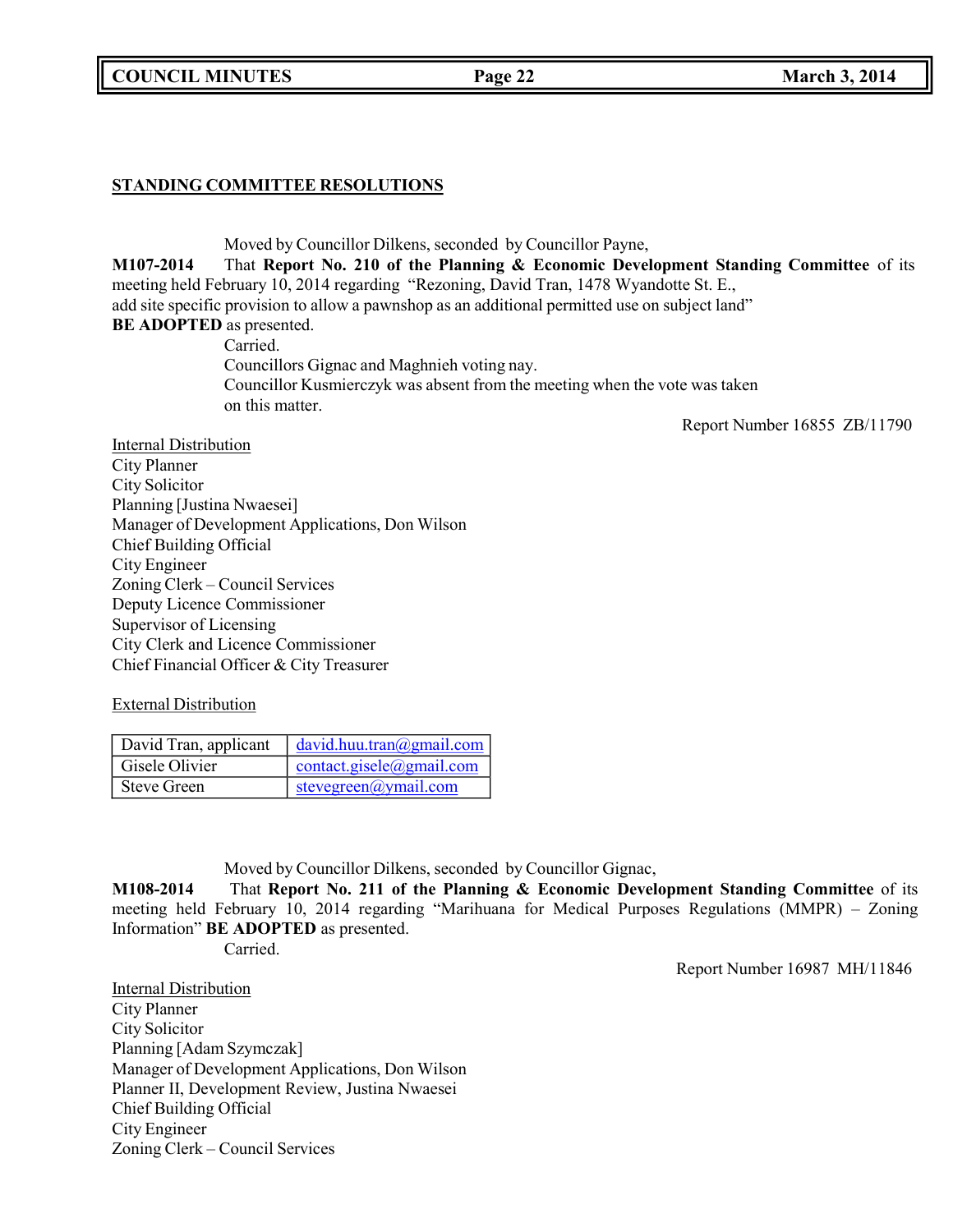## **COUNCIL MINUTES Page 23 March 3, 2014**

Deputy Licence Commissioner Supervisor of Licensing City Clerk and Licence Commissioner Chief Financial Officer & City Treasurer

External Distribution

Alexander M. Ciotoli, President Medical Marihuana Patient Relief Inc. [alexc@mmpatientrelief.com](mailto:alexc@mmpatientrelief.com)

Moved by Councillor Dilkens, seconded by Councillor Gignac,

**M109-2014** That **Report No. 212 of the Planning & Economic Development Standing Committee** of its meeting held February 10, 2014 regarding "Marihuana for Medical Purposes Regulations (MMPR) – Formal Notice Requirement" **BE ADOPTED** as presented. Carried.

Report Number 16985 Z/8581 MBA/9191

Internal Distribution City Planner City Solicitor Building [Lee Anne Doyle, Chief Building Official] Manager of Development Applications, Don Wilson Planner II, Development Review, Justina Nwaesei Chief Building Official City Engineer Zoning Clerk – Council Services Deputy Licence Commissioner Supervisor of Licensing City Clerk and Licence Commissioner Chief Financial Officer & City Treasurer

External Distribution

Alexander M. Ciotoli, President Medical Marihuana Patient Relief Inc. [alexc@mmpatientrelief.com](mailto:alexc@mmpatientrelief.com)

Moved by Councillor Dilkens, seconded by Councillor Gignac,

**M110-2014** That **Report No. 213 of the Planning & Economic Development Standing Committee** of its meeting held February 10, 2014 regarding "The minutes of the Property Standards Committee meeting held November 20, 2013" **BE ADOPTED** as presented. Carried.

Report Number 16985 Z/8581 MBA/9191

Internal Distribution Coordinator, Property Standards Committee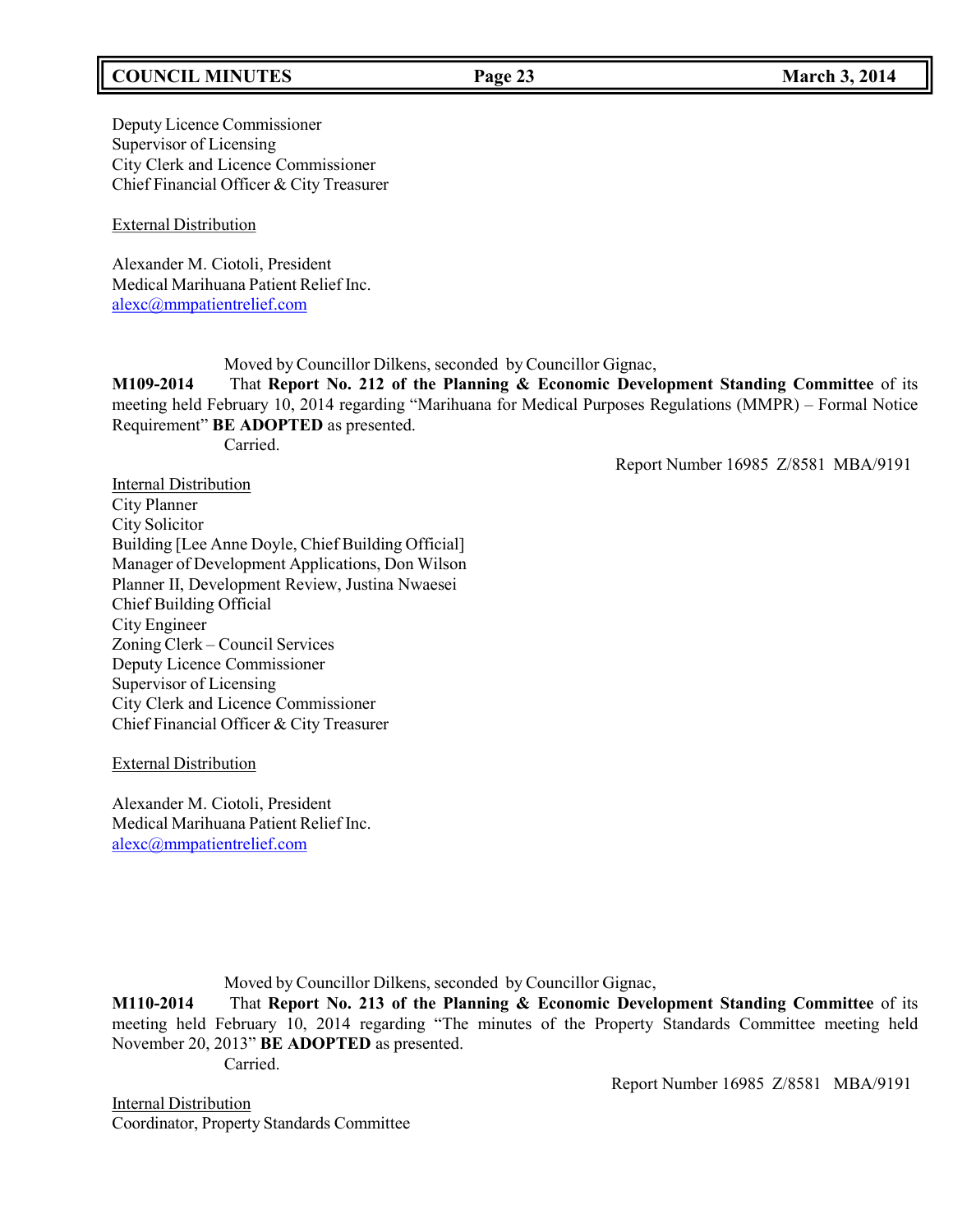External Distribution

Moved by Councillor Payne, seconded by Councillor Jones,

**M111-2014** That **Report No. 165 of the Executive Committee of Council** of its meeting

held February 24, 2014 regarding "CQ38-2013 – The Proposed east/west arterial with respect to Windsor Christian Fellowship Access (part of the Lauzon Parkway Environmental Assessment)" **BE ADOPTED** as presented.

Carried. Councillor Gignac voting nay.

Report Number 16937 ST2014

Internal Distribution Chief Administrative Officer Chief Financial Officer & City Treasurer Finance [Jeff Hagan] City Engineer City Solicitor Council Secretariat

External Distribution

| Michael Chiu, McCormick Rankin |                              |                        | chium@mmm.ca                |  |                                    |
|--------------------------------|------------------------------|------------------------|-----------------------------|--|------------------------------------|
| Rakesh                         | Shreewastav,                 | Ontario                | Ministry                    |  | of   rakesh.shreewastay@ontario.ca |
| Transportation                 |                              |                        |                             |  |                                    |
|                                | Jane Mustac, County of Essex |                        |                             |  | jmustac@countyofessex.on.ca        |
|                                | Brian Ciaramitaro, WCF       |                        |                             |  | $bfc(a)$ wcf.ca                    |
| 507822 Ontario Inc.            |                              |                        | nicole@tilburyconcrete.com  |  |                                    |
| Raymax Construction Ltd.       |                              |                        | Fax 519-735-2707            |  |                                    |
| Chris Pidgeon, GSP Group       |                              |                        | $cpidgeon(a)$ gspgroup.ca   |  |                                    |
| Konstantionos Politidis        |                              |                        | kdpolitidis@ath.forthnet.gr |  |                                    |
| Brad Connor, MNR               |                              | brad.connor@ontario.ca |                             |  |                                    |
| Pat Papadeas                   |                              |                        | ppapadeas@sympatico.ca      |  |                                    |

Moved by Councillor Dilkens, seconded by Councillor Gignac, **M112-2014** That **Report No. 166 of the Executive Committee of Council** of its meeting held February 24, 2014 regarding "East Pelton Secondary Plan: North Portion OPA No. 94" **BE ADOPTED** as presented. Carried.

Report Number 16900 ZO/11817

Internal Distribution Chief Administrative Officer Chief Financial Officer & City Treasurer Planning [Simona Simion] Planning, Michael Cooke City Solicitor Manager of Development Applications, Don Wilson Chief Building Official City Engineer Zoning Clerk – Council Services Deputy Licence Commissioner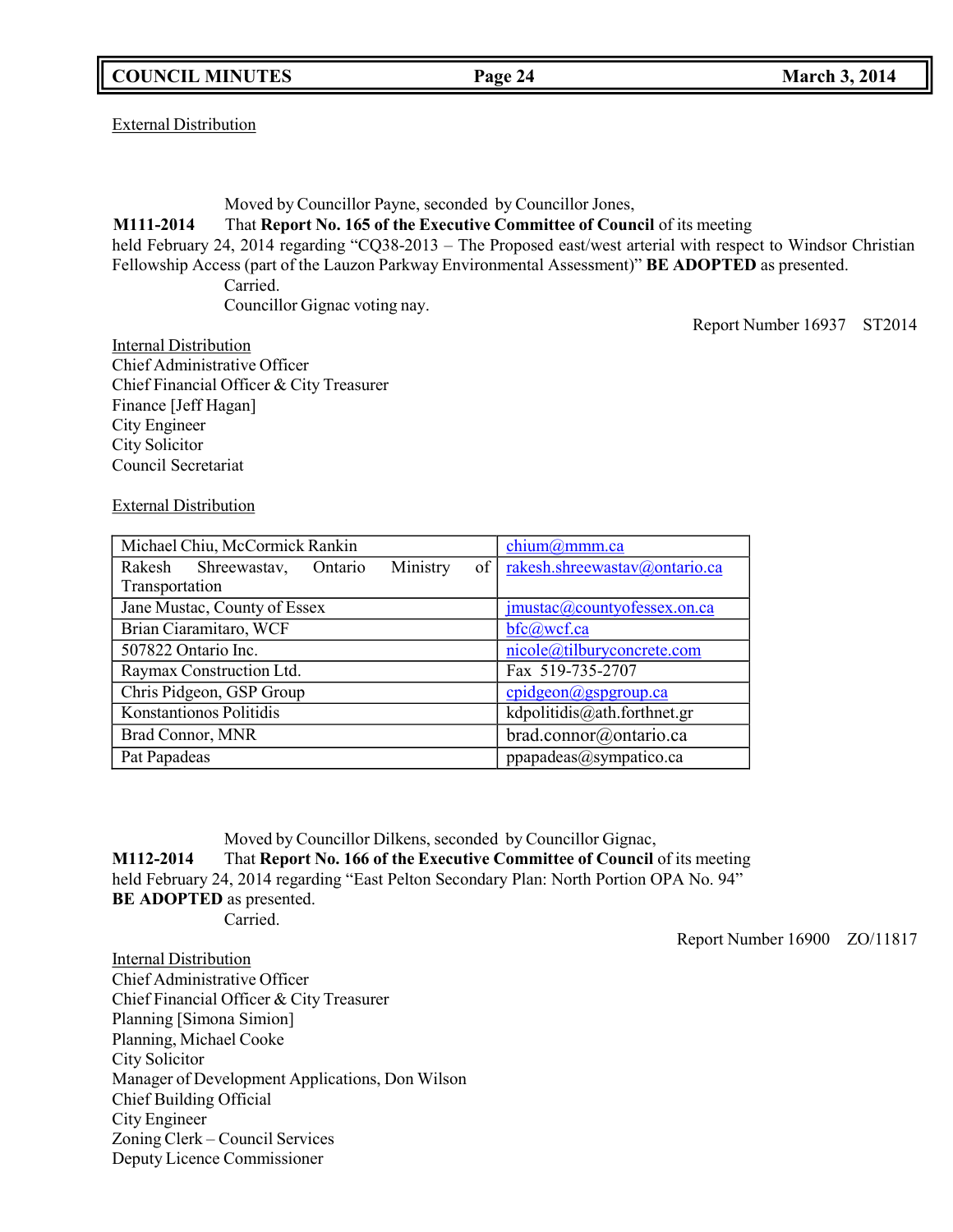# **COUNCIL MINUTES Page 25 March 3, 2014**

#### Supervisor of Licensing City Clerk and Licence Commissioner

# External Distribution

| Abdul Karim Habib            |                            | karimhomesa@msn.com              |
|------------------------------|----------------------------|----------------------------------|
| Frank Fazio                  |                            | ffazio@fazioandassociates.com    |
| Peter Valente                |                            | pvalente3@cogeco.ca              |
| Patty Fraize, Coco Group     |                            | pfraize@cocogroup.com            |
| Chris & Rob Woodall          |                            | floatingdoc@cogeco.ca            |
|                              |                            | chris@tranorindustries.com       |
| Yunis Haddad                 |                            | haddad@haddadmorgan.com          |
| Chris Pidgeon, GSP Group     |                            | $\text{cpidgeon}(a)$ gspgroup.ca |
| Michael Chiu, McCormick      |                            | lauzonparkwayea@mrc.ca           |
| Rankin                       |                            |                                  |
| Peter Valente<br>$&$ Jo-Anne | 219 Starwood               |                                  |
| <b>Bortolin</b>              | Tecumseh, ON N8N 4X3       |                                  |
| Antonietta<br>&<br>Carmine   | $46558$ <sup>th</sup> Conc |                                  |
| Ciarlariello                 | Tecumseh, ON N0R 1K0       |                                  |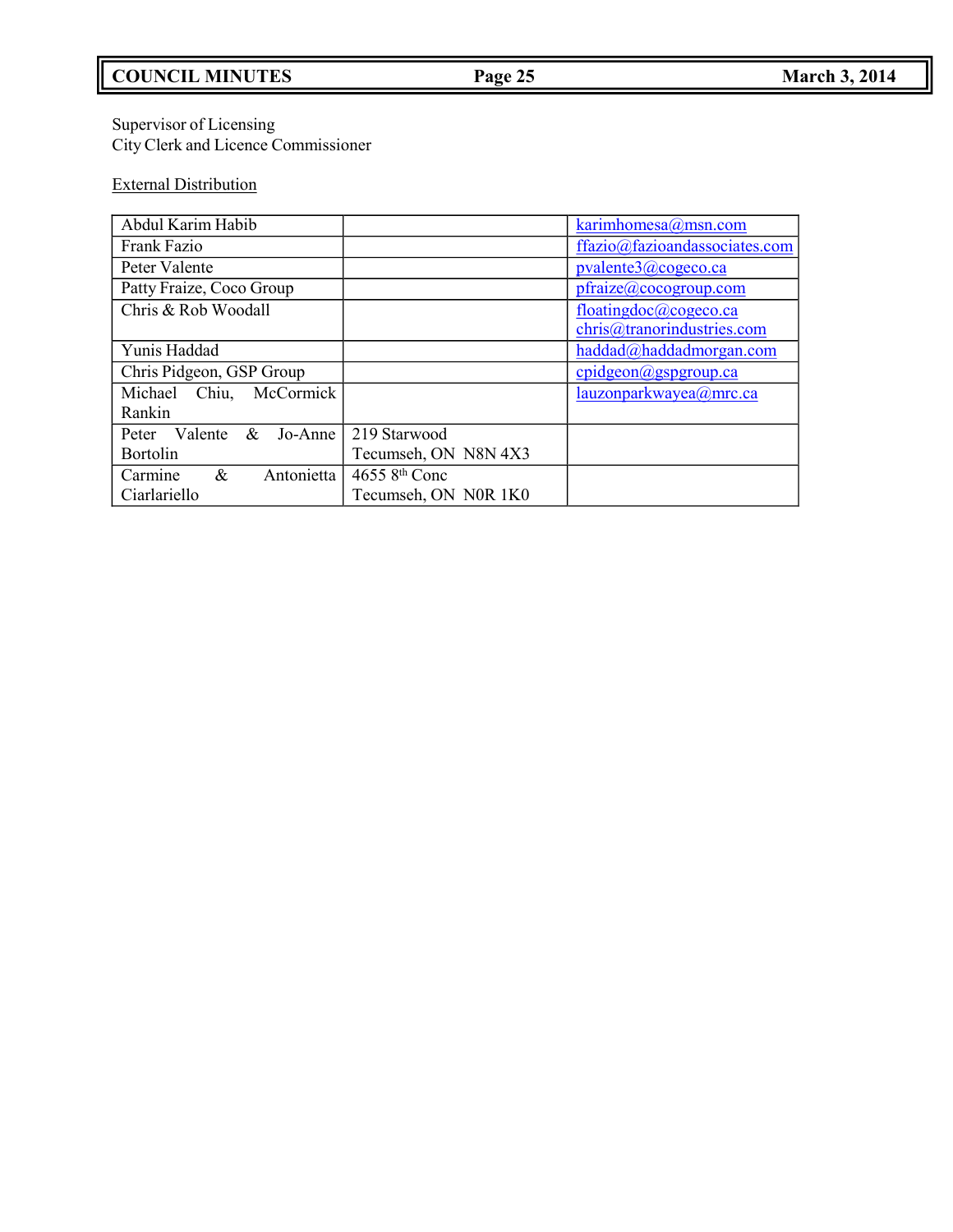| <b>COUNCIL MINUTES</b> |  |
|------------------------|--|
|------------------------|--|

**Adopted by Council at its meeting held March 3, 2014 [M107-2014]** /RB Windsor, Ontario March 3, 2014

## **REPORT NO. 210** of the **PLANNING & ECONOMIC DEVELOPMENT STANDING COMMITTEE** of its meeting held February 10, 2014

| <b>Present:</b> | <b>Councillor Drew Dilkens</b>       |  |
|-----------------|--------------------------------------|--|
|                 | <b>Councillor Irek Kusmierczyk</b>   |  |
|                 | <b>Councillor Bill Marra (Chair)</b> |  |
|                 | <b>Councillor Hilary Payne</b>       |  |
|                 | <b>Councillor Ed Sleiman</b>         |  |
|                 | <b>Merrill Baker</b>                 |  |

That the following recommendations of the Planning & Economic Development Standing Committee **BE APPROVED** as follows**:**

Moved by Councillor Payne, seconded by Councillor Sleiman

**THAT** an amendment to the Zoning By-law 8600 **BE APPROVED** to change the zoning of the property located on the north side of Wyandotte Street East, west of Gladstone Avenue, described as Lot 290, Registered Plan 359, and municipally known as 1478 Wyandotte Street East, by adding a site specific provision to allow a Pawnshop as an additional permitted use on the subject land, subject to the following:

- a. The Pawnhop use shall be carried out entirely within the building
- b. Outdoor storage shall not be permitted

Carried.

**Regrets: Barbara Bjarneson**

### **Livelink #16855, ZB/11790**

*Clerk's Note:*The administrative report authored by the City Planner dated November 18, 2013 entitled "*Rezoning, David Tran, 1478 Wyandotte St. E., add site specific provision to allow a pawnshop as an additional permitted use on subject land*" is *attached* as background information. Also included is a copy of a petition (with 35 signatures) in opposition to the application.

**CHAIRPERSON**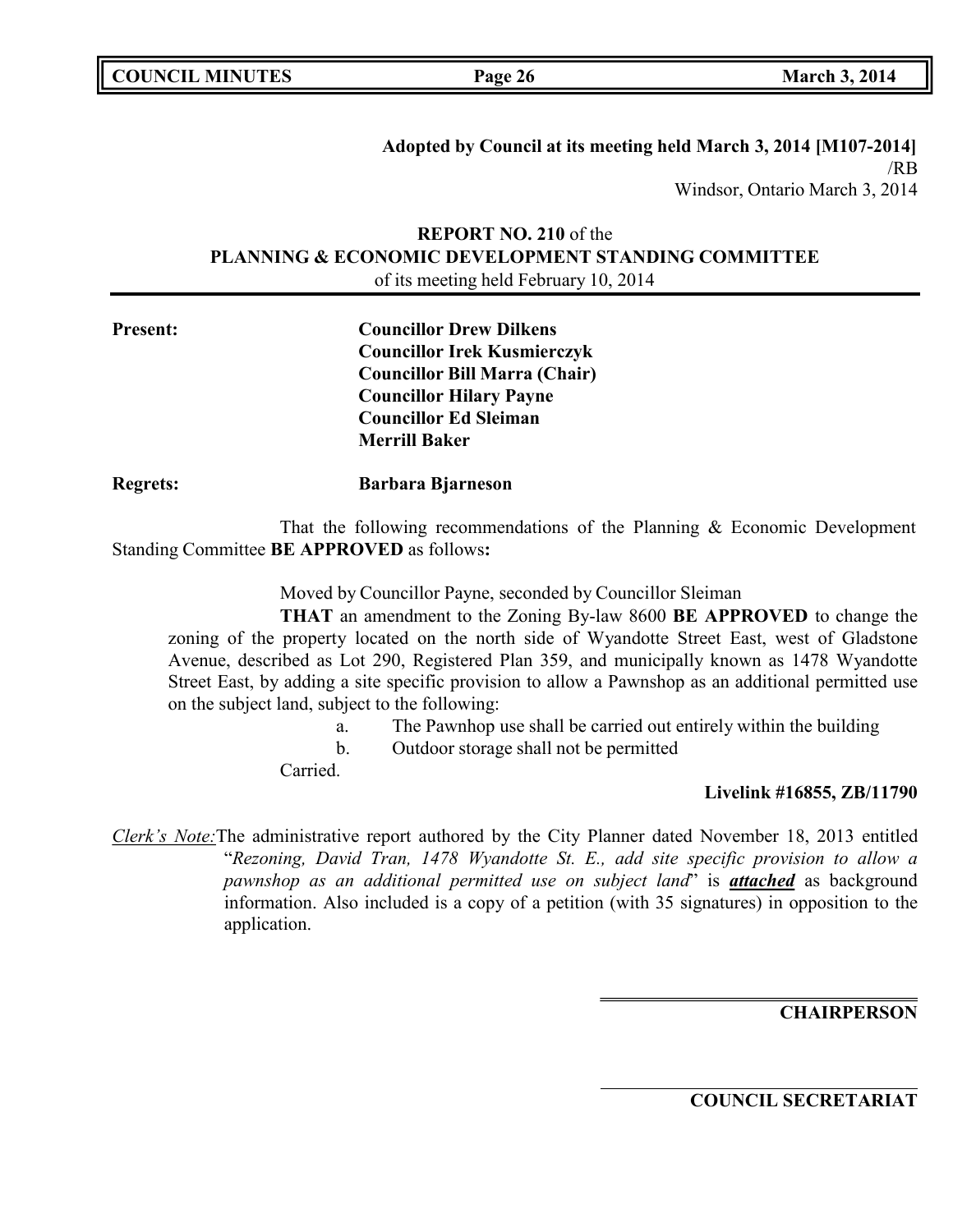| <b>COUNCIL MINUTES</b> |  |
|------------------------|--|
|------------------------|--|

**COUNCIL <b>EXECUTE: COUNCIL <b>EXECUTE: COUNCIL 2014** 

**Adopted by Council at its meeting held March 3, 2014 [M108-2014]** /RB Windsor, Ontario March 3, 2014

## **REPORT NO. 211** of the **PLANNING & ECONOMIC DEVELOPMENT STANDING COMMITTEE** of its meeting held February 10, 2014

**Present: Councillor Drew Dilkens Councillor Irek Kusmierczyk Councillor Bill Marra (Chair) Councillor Hilary Payne Councillor Ed Sleiman**

That the following recommendations of the Planning & Economic Development Standing Committee **BE APPROVED** as follows**:**

Moved by Councillor Dilkens, seconded by Councillor Sleiman

**THAT** the administrative report authored by the City Planner dated January 28, 2014 entitled "Marihuana for Medical Purposes Regulations (MMPR) – Zoning Information" **BE RECEIVED** for information.

Carried.

**Livelink #16987, MH/11846**

*Clerk's Note:*The administrative report authored by the City Planner dated January 28, 2014 entitled "*Marihuana for Medical Purposes Regulations (MMPR) – Zoning Information*" is *attached* as background information. Also included is a Notice of Intent from Medical Marihuana Patient Relief Inc. dated February 3, 2014.

**CHAIRPERSON**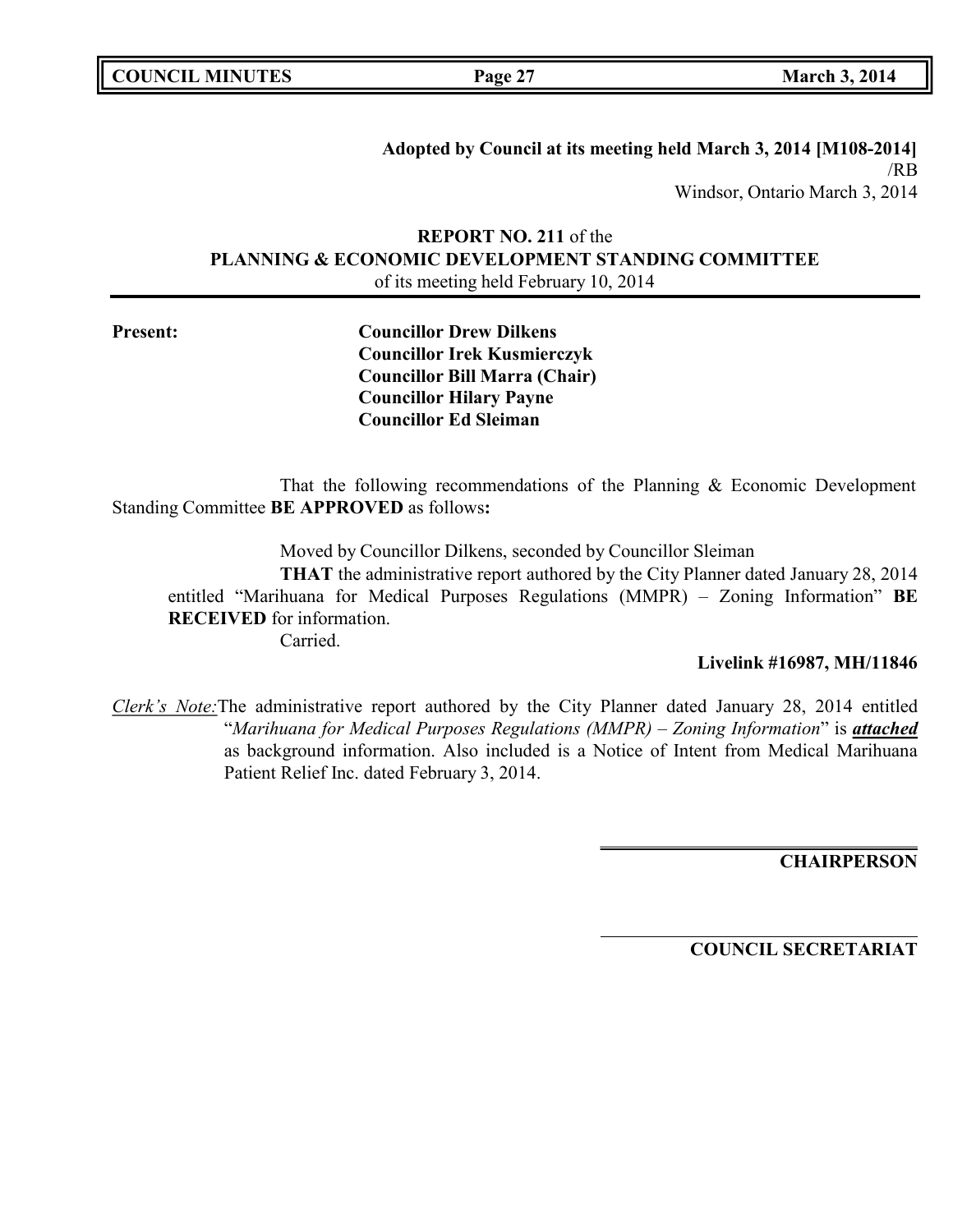|  | <b>COUNCIL MINUTES</b> |
|--|------------------------|
|--|------------------------|

**COUNCIL <b>EXECUTE: COUNCIL <b>EXECUTE: COUNCIL 2014** 

**Adopted by Council at its meeting held March 3, 2014 [M109-2014]** /RB Windsor, Ontario March 3, 2014

## **REPORT NO. 212** of the **PLANNING & ECONOMIC DEVELOPMENT STANDING COMMITTEE** of its meeting held February 10, 2014

**Present: Councillor Drew Dilkens Councillor Irek Kusmierczyk Councillor Bill Marra (Chair) Councillor Hilary Payne Councillor Ed Sleiman**

That the following recommendations of the Planning & Economic Development Standing Committee **BE APPROVED** as follows**:**

Moved by Councillor Dilkens, seconded by Councillor Sleiman

**THAT** the administrative report authored by the Chief Building Official dated January 24, 2014 entitled "Marihuana for Medical Purposes Regulations (MMPR) – Formal Notice Requirement" **BE RECEIVED** for information.

Carried.

#### **Livelink #16985, MH/11846**

*Clerk's Note:*The administrative report authored by the Chief Building Official dated January 24, 2014 entitled "*Marihuana for Medical Purposes Regulations (MMPR) – Formal Notice Requirement*" is *attached* as background information. Also included is a Notice of Intent dated February 3, 2014 from Medical Marihuana Patient Relief Inc.

**CHAIRPERSON**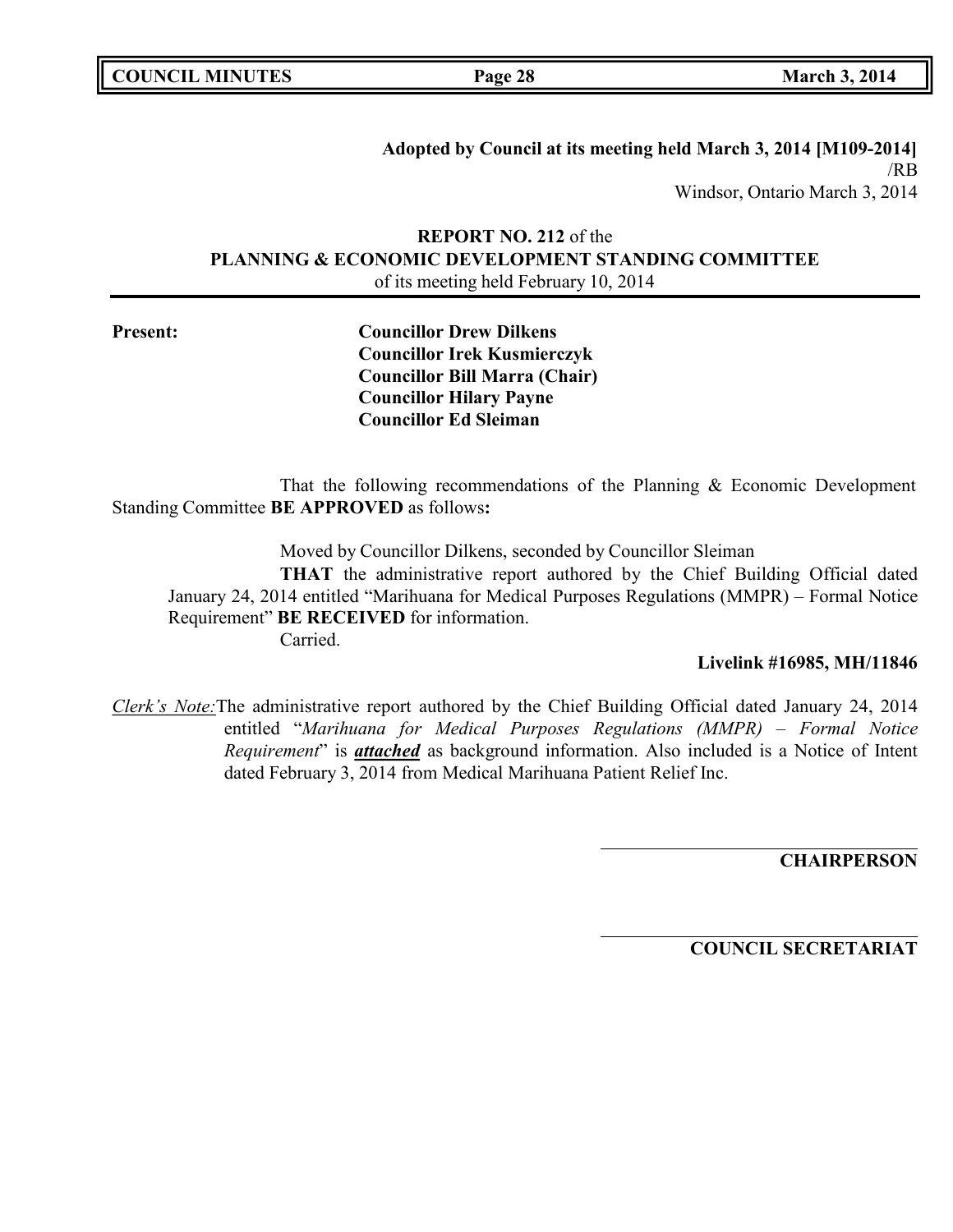**COUNCIL <b>EXECUTE: COUNCIL <b>EXECUTE: COUNCIL 2014** 

**Adopted by Council at its meeting held March 3, 2014 [M110-2014]** /RB Windsor, Ontario March 3, 2014

## **REPORT NO. 213** of the **PLANNING & ECONOMIC DEVELOPMENT STANDING COMMITTEE** of its meeting held February 10, 2014

**Present: Councillor Drew Dilkens Councillor Irek Kusmierczyk Councillor Bill Marra (Chair) Councillor Hilary Payne Councillor Ed Sleiman**

That the following recommendations of the Planning & Economic Development Standing Committee **BE APPROVED** as follows**:**

Moved by Councillor Payne, seconded by Councillor Dilkens **THAT** the minutes of the Property Standards Committee meeting held November 20, 2013 **BE RECEIVED** for information. Carried.

*Clerk's Note:*The minutes of the Property Standards Committee meeting held November 20, 2013 are *attached* as background information.

**CHAIRPERSON**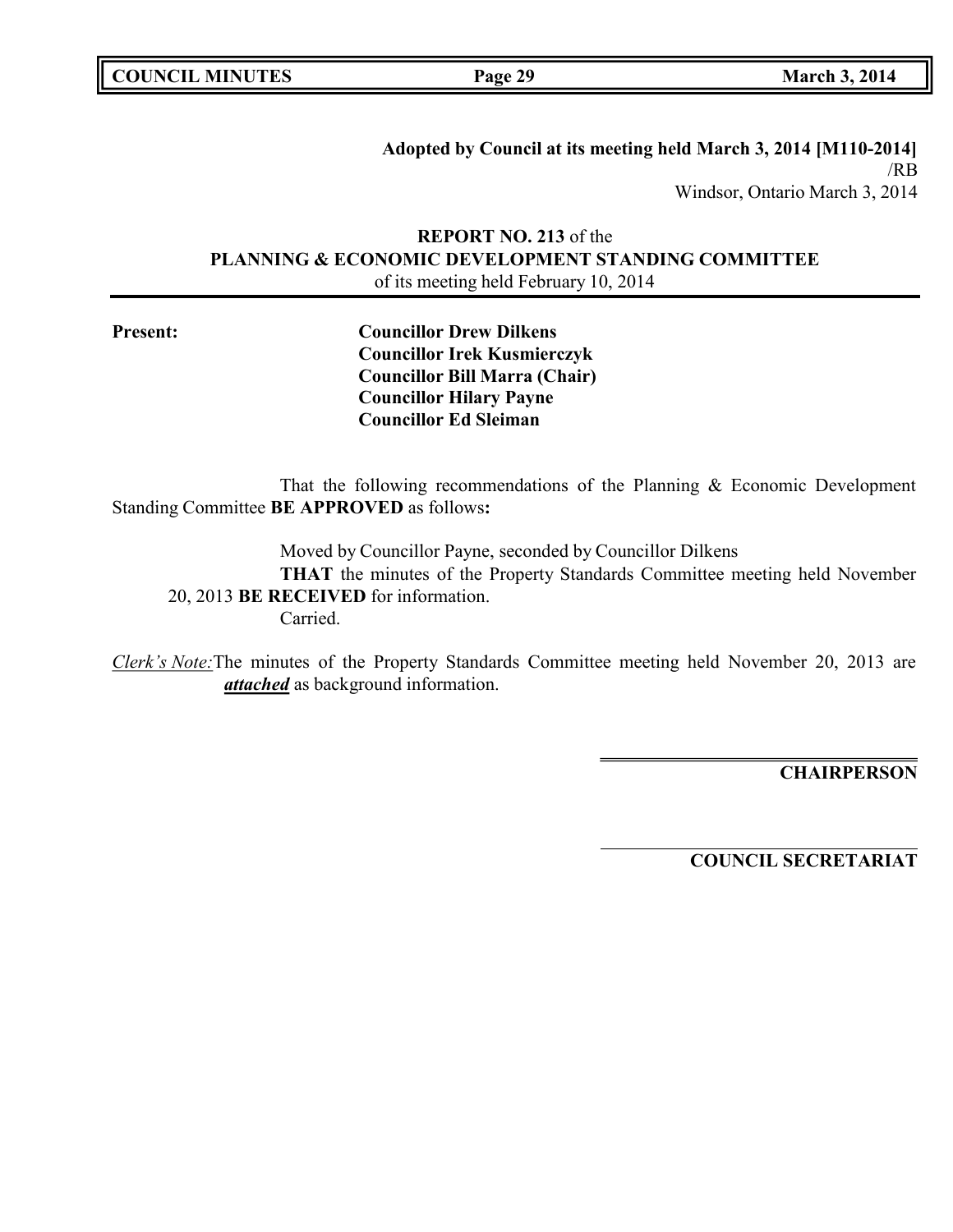| <b>COUNCIL MINUTES</b> |  |
|------------------------|--|
|------------------------|--|

#### **Adopted by Council at its meeting held March 3, 2014 [M111-2014] /SV Windsor, Ontario March 3, 2014**

|                         | <b>REPORT NO. 165 of the</b><br><b>EXECUTIVE COMMITTEE</b><br>of its meeting held February 24, 2014                                                                                                                                                                                                                                                                  |  |
|-------------------------|----------------------------------------------------------------------------------------------------------------------------------------------------------------------------------------------------------------------------------------------------------------------------------------------------------------------------------------------------------------------|--|
| <b>Members Present:</b> | <b>Mayor E. Francis (Chair)</b><br><b>Councillor D. Dilkens</b><br><b>Councillor J. Gignac</b><br><b>Councillor A. Halberstadt</b><br><b>Councillor I. Kusmierczyk</b><br><b>Councillor R. Jones</b><br><b>Councillor A. Maghnieh</b><br><b>Councillor B. Marra</b><br><b>Councillor H. Payne</b><br><b>Councillor E. Sleiman</b><br><b>Councillor F. Valentinis</b> |  |

The following recommendation of the Executive Committee **BE APPROVED** as follows: Moved by Councillor Payne, seconded by Councillor Marra,

**THAT** with regards to Report No. 160 of the Executive Committee (*attached*) of its meeting held January 27, 2014 regarding "CQ38-2013 – The Proposed east/west arterial with respect to the Windsor Christian Fellowship Access (part of the Lauzon Parkway Environmental Assessment)" and the report of the City Engineer dated February 13, 2014 entitled "Windsor Christian Fellowship (WCF) – Follow-up Meeting – Access to east/west arterial part of Lauzon Parkway – Environmental Assessment Study" (*attached*), that the following **BE ADOPTED**:

**THAT** the recommended alternative for access to the Windsor Christian Fellowship property at Walker Road and Seventh Concession as shown on the Plan dated February 19, 2014 from the GSP Group, Consulting Engineers **BE RECOMMENDED** to Council for approval on March 3, 2014 as an addendum to the EA for the future east/west arterial road south of the WCF property, and further that administration **BE DIRECTED** to issue a request to CN Rail to install the appropriate rail controls.

Carried.

At the request of Councillor Gignac, a recorded vote is taken. Aye votes: Councillors Sleiman, Halberstadt, Payne, Maghnieh, Kusmierczyk, Marra, Valentinis, Jones and Dilkens. Nay votes: Councillor Gignac and Mayor Francis Abstain: None Absent: None

#### **Livelink #16937, ST2014**

**Clerk's Note**: This matter was originally scheduled for consideration at the January 27, 2014 Executive Committee meeting where it was recommended that it be considered at the February 24, 2014 Executive Committee meeting.

CHAIRPERSON CITY CLERK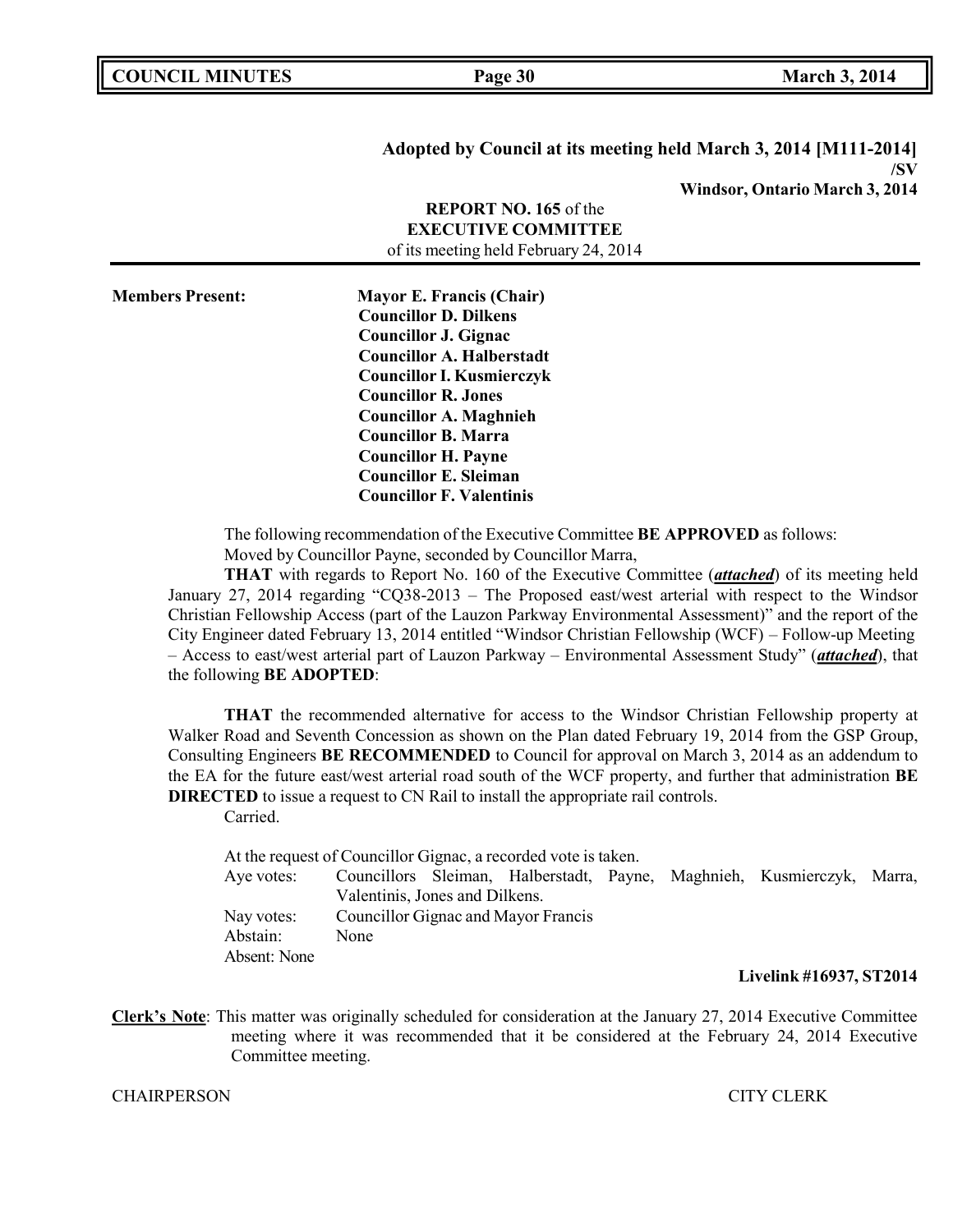**COUNCIL EXECUTE: COUNCIL EXECUTE: March 3, 2014** 

**Adopted by Council at its meeting held March 3, 2014 [M112-2014] /SV Windsor, Ontario March 3, 2014**

## **REPORT NO. 166** of the **EXECUTIVE COMMITTEE** of its meeting held February 24, 2014

**Members Present: Mayor E. Francis (Chair) Councillor D. Dilkens Councillor J. Gignac Councillor A. Halberstadt Councillor I. Kusmierczyk Councillor R. Jones Councillor A. Maghnieh Councillor B. Marra Councillor H. Payne Councillor E. Sleiman Councillor F. Valentinis**

The following recommendation of the Executive Committee **BE APPROVED** as follows:

Moved by Councillor Sleiman, seconded by Councillor Jones,

**THAT** Official Plan Amendment No. 94 – East Pelton Secondary Plan: North Portion **BE APPROVED** and Official Plan Vol. 2 Chapter 7 East Pelton **BE AMENDED** by adding OPA 94; and

**THAT** Administration **BE DIRECTED** to prepare a By-law to implement Official Plan Amendment No. 94.

Carried.

### **Livelink #16900, ZO/11817**

**Clerk's Note**: Attached for reference is Report No. 200 of the Planning & Economic Development Standing Committee (East Pelton Secondary Plan: North Portion OPA No. 94) which was deferred to the February 24, 2014 Executive Committee of Council.

**CHAIRPERSON**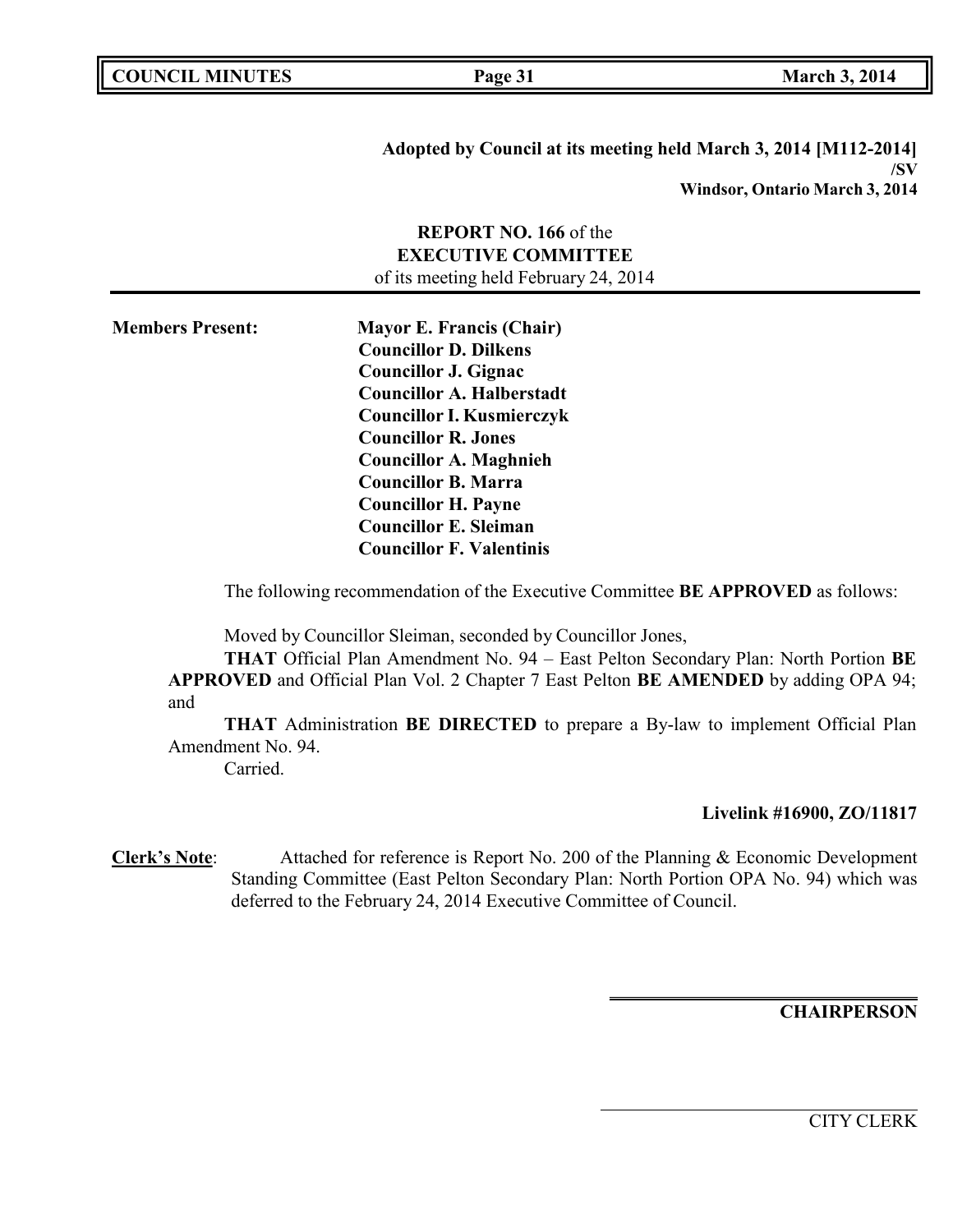**BE DEFERRED peremptory to the March 17, 2014 meeting of Council, to allow for all interested parties an opportunity to review all of the subject reports on the matter as adopted by Council at its meeting held March 3, 2014 [M115-2014]** KK/ Windsor, Ontario March 3, 2014

#### **REPORT NO. 337**

of the **Windsor Heritage Committee** at its meeting held January 8, 2014 5:30 o'clock p.m. Meeting Room 409, 400 City Hall Square East

#### **Members Present at the January 8, 2014 meeting:**

Robin Easterbrook, Chair Councillor Fulvio Valentinis Lynn Baker Andrew Foot Noreen Slack

Your Committee submits the following recommendations: Moved by Councillor Valentinis, seconded by N. Slack,

That City Council **BE REQUESTED** to approve asphalt as the surface material for the new paths to be installed in Willistead Park.

Carried.

**NOTE:** The report of the Heritage Planner dated December 24, 2013 entitled "Willistead Manor, 1899 Niagara Street Heritage Alteration: Install paths in Park" – *attached.*

Reports Nos. 337, 338, and 339 constitute the January 8, 2014 recommendations of the Windsor Heritage Committee regarding Willistead Park. *Recommendations pertaining to the paths at the entry ways and around the Queen Victoria Fountain, and other details will be determined at a future meeting.*

**CHAIR**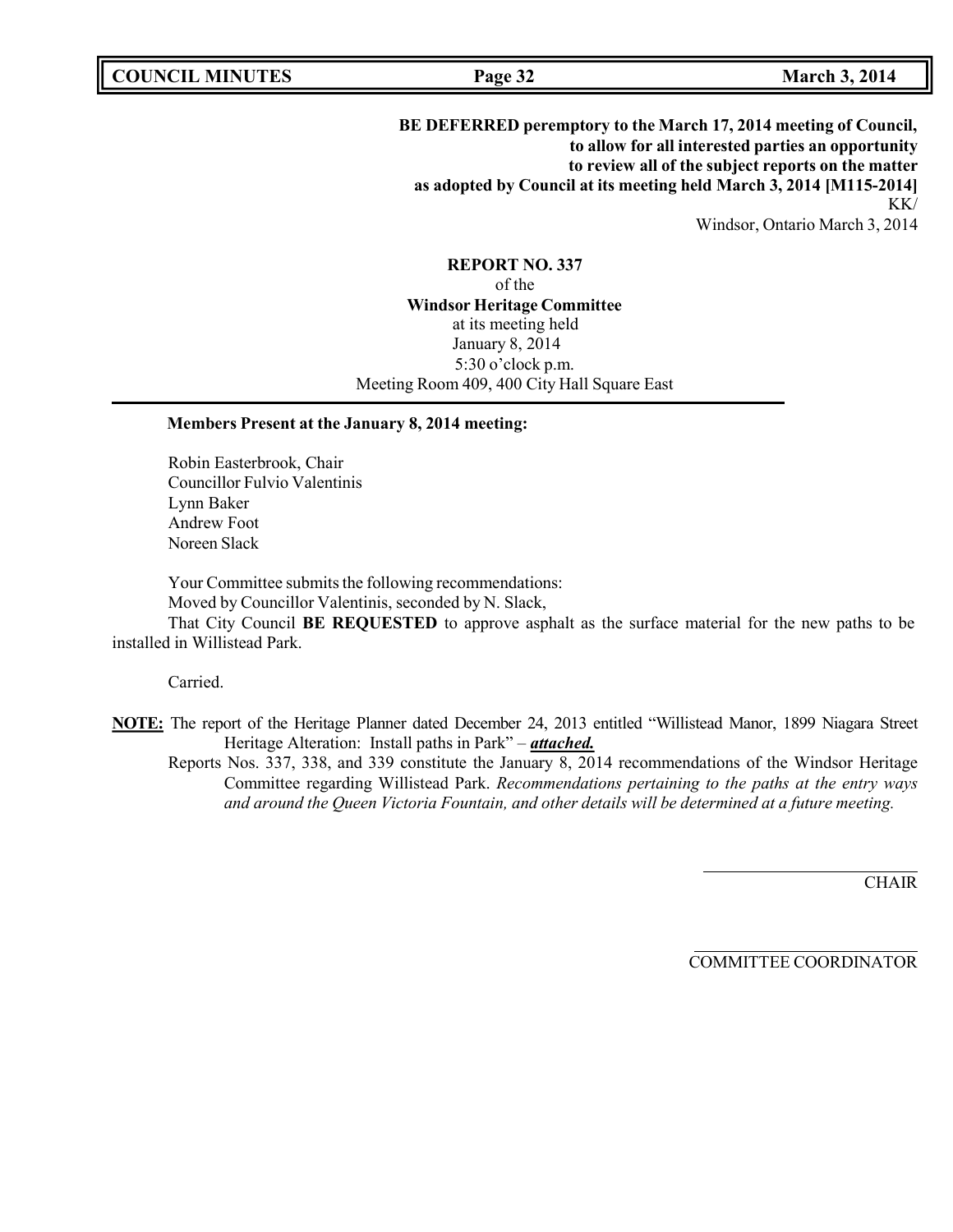**BE DEFERRED peremptory to the March 17, 2014 meeting of Council, to allow for all interested parties an opportunity to review all of the subject reports on the matter as adopted by Council at its meeting held March 3, 2014 [M115-2014]** KK/ Windsor, Ontario March 3, 2014

**REPORT NO. 338** of the **Windsor Heritage Committee** at its meeting held January 8, 2014 5:30 o'clock p.m. Meeting Room 409, 400 City Hall Square East

#### **Members Present at the January 8, 2014 meeting:**

Robin Easterbrook, Chair Councillor Fulvio Valentinis Lynn Baker Andrew Foot Noreen Slack

Your Committee submits the following recommendations:

Moved by L. Baker, seconded by A. Foot,

That City Council **BE REQUESTED** to approve the width of six feet (1.83 m) for the installation of the new pathways in Willistead Park.

Carried. Councillor Valentinis voting nay.

**NOTE:**The report of the Heritage Planner dated December 24, 2013 entitled "Willistead Manor, 1899 Niagara Street, Heritage Alteration: Install Paths in Park" is *attached to Report No. 337.*

Reports Nos. 337, 338 and 339 constitute the January 8, 2014 recommendations of the Windsor Heritage Committee regarding Willistead Park. *Recommendations pertaining to the paths at the entry ways and around the Queen Victoria Fountain, and other details will be determined at a future meeting.*

**CHAIR**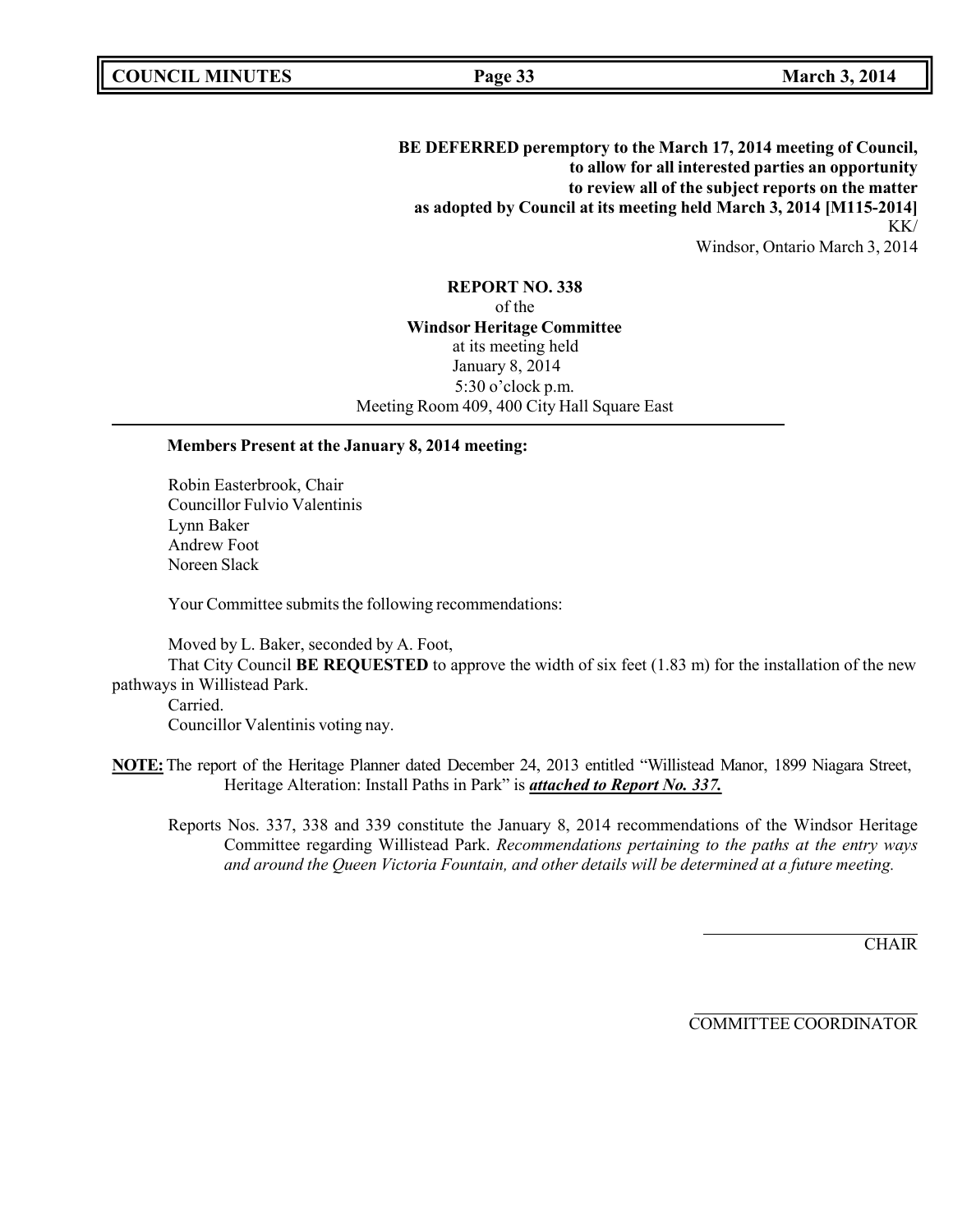**BE DEFERRED peremptory to the March 17, 2014 meeting of Council, to allow for all interested parties an opportunity to review all of the subject reports on the matter as adopted by Council at its meeting held March 3, 2014 [M115-2014]** KK/ Windsor, Ontario March 3, 2014

**REPORT NO. 339** of the **Windsor Heritage Committee** at its meeting held January 8, 2014 5:30 o'clock p.m. Meeting Room 409, 400 City Hall Square East

#### **Members Present at the January 8, 2014 meeting:**

Robin Easterbrook, Chair Councillor Fulvio Valentinis Lynn Baker Andrew Foot Noreen Slack

Your Committee submits the following recommendations:

Moved by Councillor Valentinis, seconded by N. Slack,

That City Council **BE REQUESTED** to approve the running length of the paths in Willistead Park as proposed in the diagram entitled "Proposed Pathways – December 2013" *attached* as Appendix "A".

Carried.

L. Baker and A. Foot voting nay.

**NOTE:**The report of the Heritage Planner dated December 24, 2013 entitled "Willistead Manor, 1899 Niagara Street, Heritage Alteration: Install Paths in Park" is *attached* to Report No. 337.

Reports Nos. 337, 338, and 339 constitute the January 8, 2014 recommendations of the Windsor Heritage Committee regarding Willistead Park. *Recommendations pertaining to the paths at the entry ways and around the Queen Victoria Fountain, and other details will be determined at a future meeting.*

**CHAIR**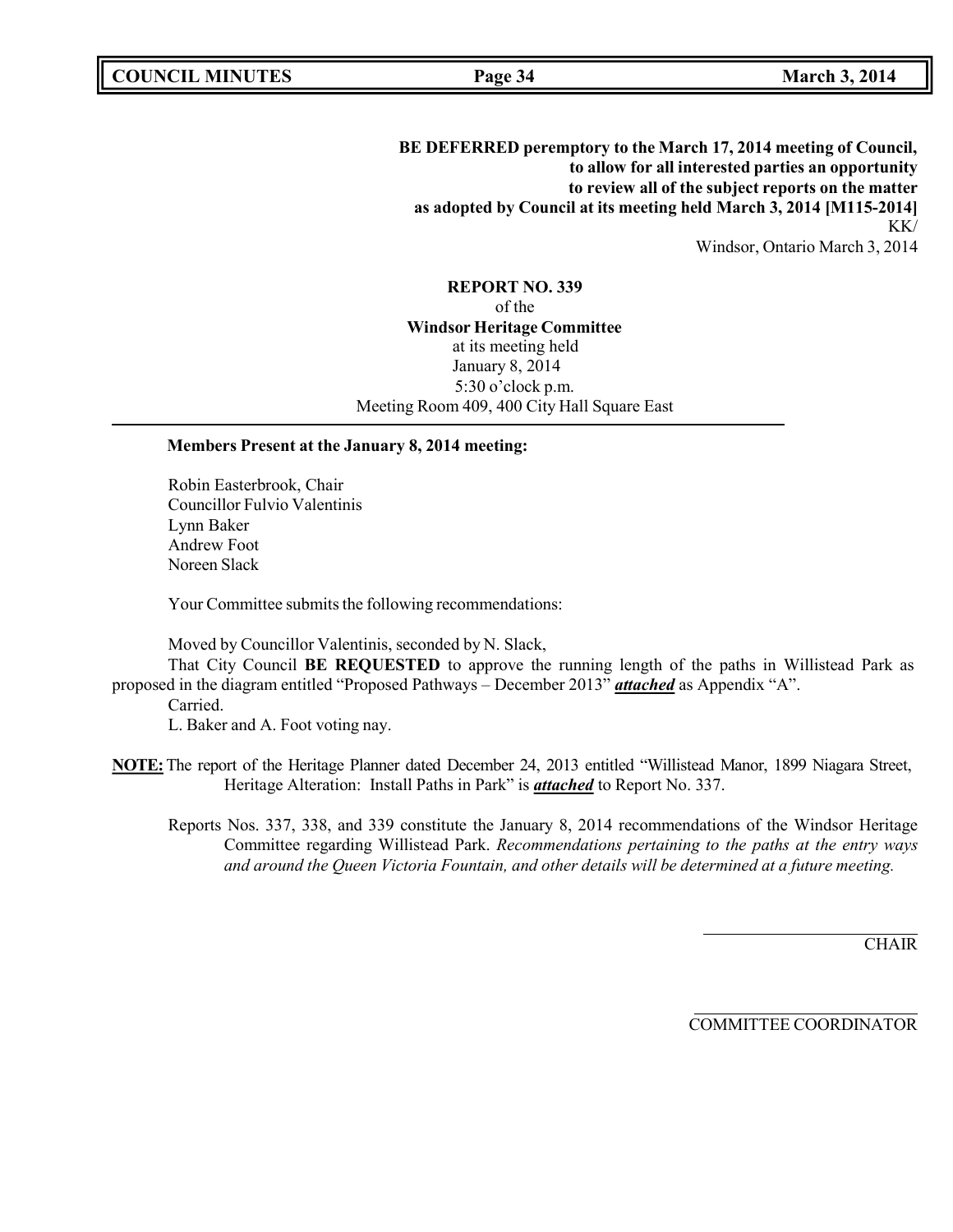# **Adopted by Council at its meeting held March 3, 2014 [M117-2014]** KK/ Windsor, Ontario March 3, 2014

# **REPORT NO. 341** of the **Windsor Heritage Committee** at its meeting held January 29, 2014 5:30 o'clock p.m. Meeting Room 407, 400 City Hall Square East

## **Members Present at the January 29, 2014 meeting:**

Robin Easterbrook, Chair Councillor Fulvio Valentinis Lynn Baker Simon Chamely Andrew Foot

Your Committee submits the following recommendations:

Moved by A. Foot, seconded by L. Baker,

That City Council **BE REQUESTED** to include the Windsor Heritage Committee (WHC) in the consultative process as it relates to the demolition of City Hall, 350 City Hall Square West as the structure is listed on the Windsor Municipal Heritage Register (not designated), and further, that the Chair of the WHC **BE AUTHORIZED** to send a letter to the Mayor and Members of Council addressing this issue.

Carried.

Note: The letter from Robin Easterbrook, Chair, Windsor Heritage Committee to the Mayor and Members of Council dated February 12, 2014 is *attached.*

**CHAIR**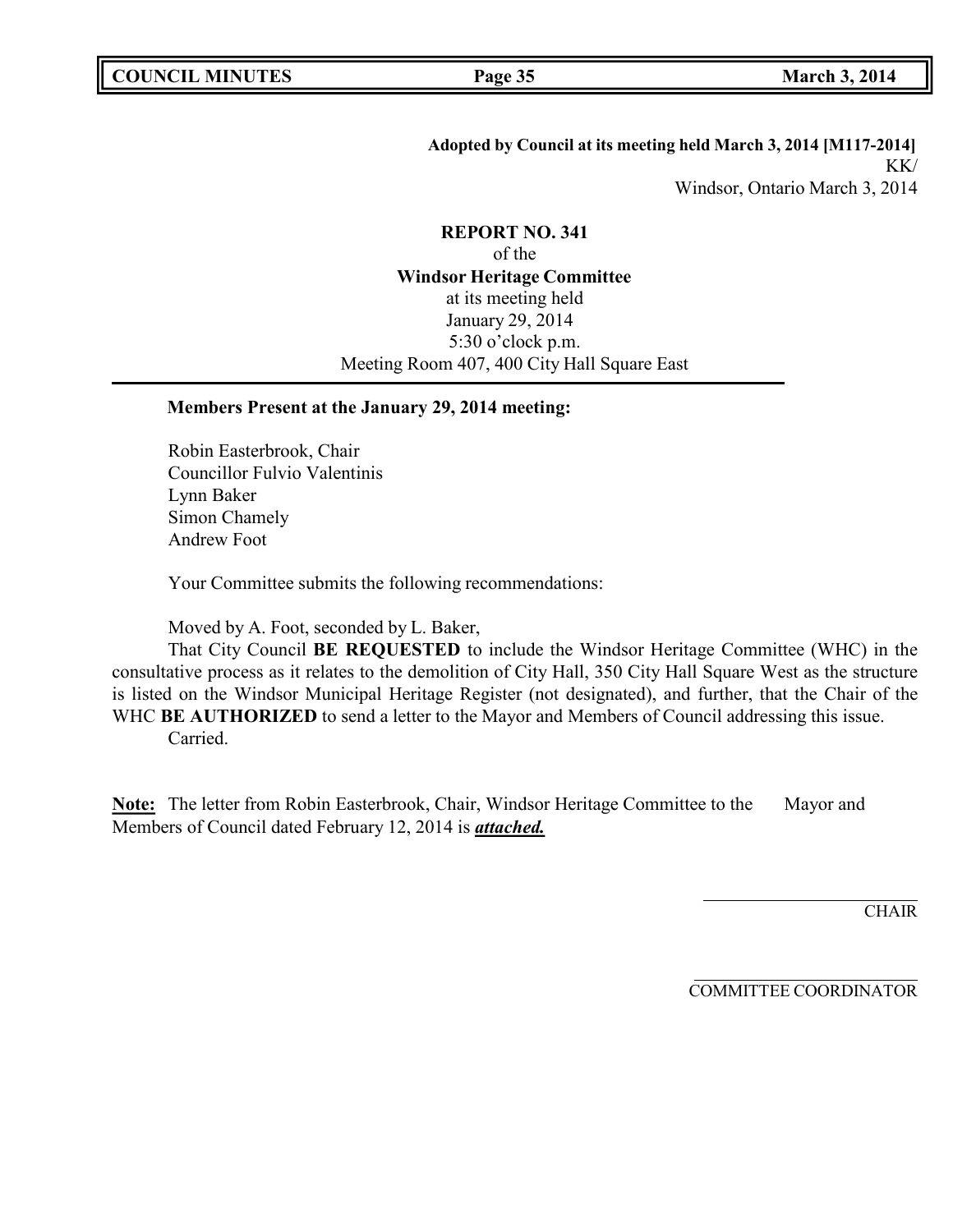| <b>COUNCIL MINUTES</b> | Page 36 | <b>March 3, 2014</b> |
|------------------------|---------|----------------------|
|                        |         |                      |

**Adopted by Council at its meeting held March 3, 2014 [M116-2014]** VC/bm

# **SPECIAL MEETING OF COUNCIL – IN CAMERA March 3, 2014**

**Meeting called to order at: 5:30 p.m.**

### **Members in Attendance:**

Mayor E. Francis Councillor D. Dilkens Councillor R. Jones Councillor A. Halberstadt Councillor F. Valentinis Councillor J. Gignac Councillor A. Maghnieh Councillor H. Payne Councillor I. Kusmierczyk

## **Members Absent:**

Councillor B. Marra Councillor E. Sleiman

### **Also in attendance:**

H. Reidel, Chief Administrative Officer

- J. Payne, Community Development and Health Commissioner and
	- Corporate Leader Social Development, Health, Recreation and Culture
- M. Sonego, City Engineer and Corporate Leader Environmental Protection and Transportation
- V. Critchley, City Clerk/Licence Commissioner and Corporate Leader Public Engagement and Human Resources
- O. Colucci, Chief Financial Officer/City Treasurer and Corporate Leader Finance and Technology
- S. Askin-Hager, City Solicitor
- P. Brode, Senior Legal Counsel (Items 1 and 2)

# **Verbal Motion is presented by Councillor Halberstadt, seconded by Councillor Valentinis,**

**to move in Camera for discussion of the following item(s):**